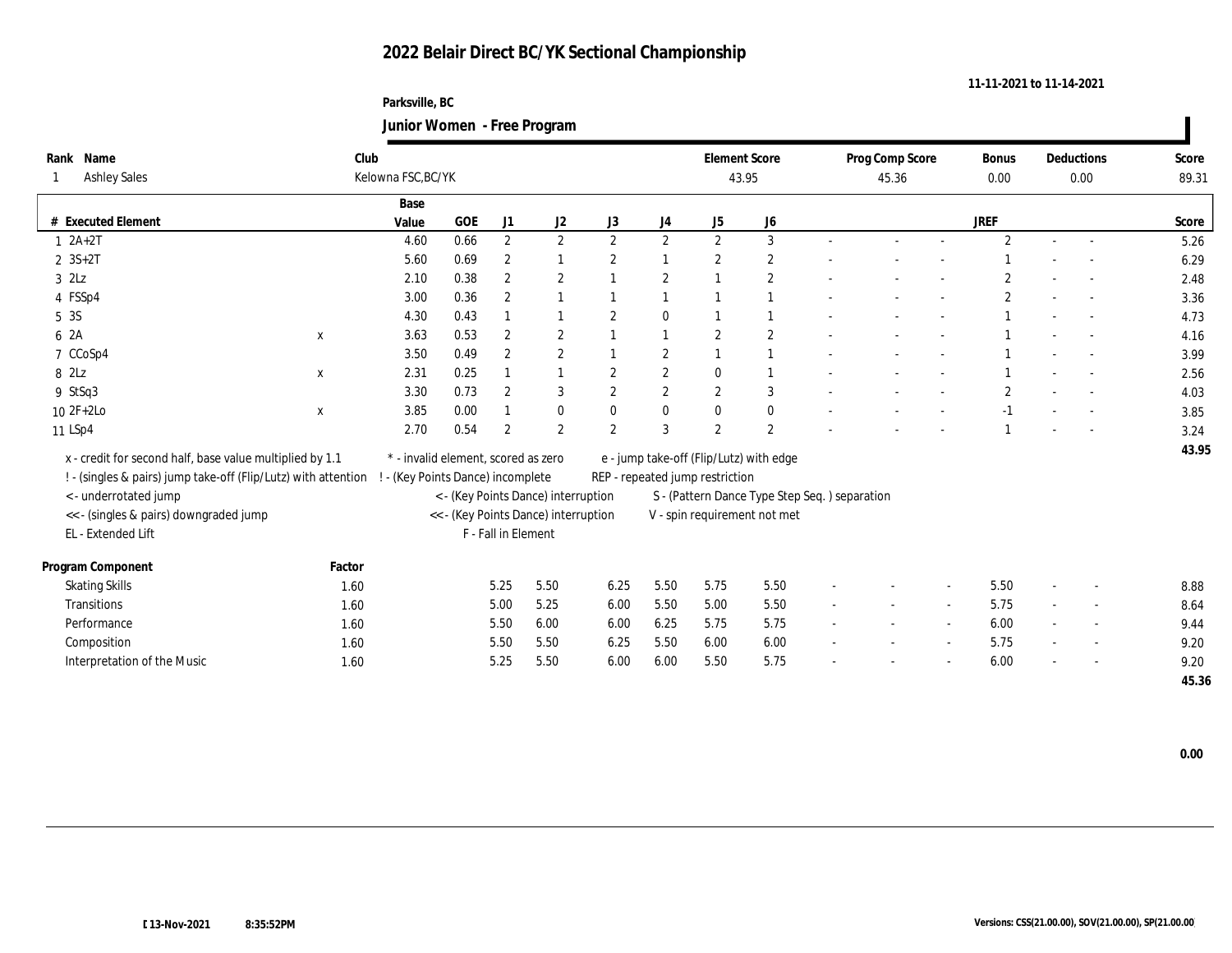### **Parksville, BC Junior Women - Free Program**

|              |                                                                |        |                                     |            |                     | ັ                                    |                  |                  |                                         |                                               |                          |                 |                          |                |                |                          |       |
|--------------|----------------------------------------------------------------|--------|-------------------------------------|------------|---------------------|--------------------------------------|------------------|------------------|-----------------------------------------|-----------------------------------------------|--------------------------|-----------------|--------------------------|----------------|----------------|--------------------------|-------|
|              | Rank Name                                                      | Club   |                                     |            |                     |                                      |                  |                  | <b>Element Score</b>                    |                                               |                          | Prog Comp Score |                          | <b>Bonus</b>   |                | Deductions               | Score |
| $\mathbf{2}$ | Emma Szeto                                                     |        | Champs ISC of BC, BC/YK             |            |                     |                                      |                  |                  | 43.06                                   |                                               |                          | 40.64           |                          | 0.00           |                | 0.00                     | 83.70 |
|              |                                                                |        | Base                                |            |                     |                                      |                  |                  |                                         |                                               |                          |                 |                          |                |                |                          |       |
|              | # Executed Element                                             |        | Value                               | <b>GOE</b> | J1                  | J2                                   | J3               | J4               | ${\rm J}5$                              | ${\bf J6}$                                    |                          |                 |                          | <b>JREF</b>    |                |                          | Score |
|              | $1 \t3Fq$                                                      |        | 5.30                                | $-2.54$    | $-5$                | $-5$                                 | $-4$             | $-5$             | $-5$                                    | $-4$                                          |                          |                 | $\sim$                   | $-5$           | $\sim$         |                          | 2.76  |
|              | $2 \text{ } 3Lz <$                                             |        | 2.10                                | $-1.01$    | $-4$                | $-5$                                 | $-5$             | $-5$             | $-5$                                    | $-4$                                          |                          |                 |                          | -5             |                |                          | 1.09  |
| 3 3Lo        |                                                                |        | 4.90                                | 0.49       | $\mathbf{0}$        |                                      | $\overline{2}$   | $\bf{0}$         | $\overline{1}$                          | $\mathbf{2}$                                  |                          |                 |                          |                |                |                          | 5.39  |
|              | 4 FCSp3                                                        |        | 2.80                                | 0.39       |                     |                                      |                  | $\boldsymbol{2}$ |                                         | 3                                             |                          |                 |                          | $\overline{2}$ |                |                          | 3.19  |
|              | $5 \text{ } 3S+2T$                                             |        | 5.60                                | 0.77       | $\boldsymbol{2}$    |                                      | $\boldsymbol{2}$ | $\mathbf{2}$     | $\mathbf{2}$                            | $\mathbf{2}$                                  |                          |                 | $\overline{\phantom{a}}$ |                | $\sim$         |                          | 6.37  |
| 6 3T         | $\mathbf{x}$                                                   |        | 4.62                                | $-0.42$    | $-1$                | $-2$                                 | $-1$             | $\bf{0}$         | $-1$                                    | $-2$                                          |                          |                 |                          |                |                |                          | 4.20  |
| 7 2A         | $\mathbf{x}$                                                   |        | 3.63                                | 0.00       | $\bf{0}$            | $\bf{0}$                             | $\bf{0}$         | $\bf{0}$         | $-1$                                    | $\bf{0}$                                      |                          |                 | $\sim$                   | $\Omega$       | $\sim$         | $\sim$                   | 3.63  |
|              | $8 \t3T+2T$<br>$\mathbf{x}$                                    |        | 6.05                                | 0.42       |                     |                                      |                  | $\mathbf{0}$     |                                         | $\mathbf{1}$                                  |                          |                 | $\overline{a}$           | $\overline{c}$ |                | $\sim$                   | 6.47  |
|              | 9 LSp3                                                         |        | 2.40                                | 0.29       |                     |                                      | $\boldsymbol{2}$ | $\boldsymbol{2}$ |                                         | $\bf{0}$                                      |                          |                 |                          |                |                |                          | 2.69  |
|              | 10 StSq4                                                       |        | 3.90                                | 0.47       | $\overline{2}$      |                                      |                  |                  |                                         | 1                                             |                          |                 |                          | $\overline{c}$ |                |                          | 4.37  |
|              | 11 CCoSp2                                                      |        | 2.50                                | 0.40       | $\overline{2}$      |                                      | $\overline{2}$   | $\overline{2}$   | $\overline{2}$                          | $\theta$                                      |                          |                 |                          |                |                |                          | 2.90  |
|              | x - credit for second half, base value multiplied by 1.1       |        | * - invalid element, scored as zero |            |                     |                                      |                  |                  | e - jump take-off (Flip/Lutz) with edge |                                               |                          |                 |                          |                |                |                          | 43.06 |
|              | ! - (singles & pairs) jump take-off (Flip/Lutz) with attention |        | - (Key Points Dance) incomplete     |            |                     |                                      |                  |                  | REP - repeated jump restriction         |                                               |                          |                 |                          |                |                |                          |       |
|              | <- underrotated jump                                           |        |                                     |            |                     | < - (Key Points Dance) interruption  |                  |                  |                                         | S - (Pattern Dance Type Step Seq.) separation |                          |                 |                          |                |                |                          |       |
|              | << - (singles & pairs) downgraded jump                         |        |                                     |            |                     | << - (Key Points Dance) interruption |                  |                  |                                         | V - spin requirement not met                  |                          |                 |                          |                |                |                          |       |
|              | EL - Extended Lift                                             |        |                                     |            | F - Fall in Element |                                      |                  |                  |                                         |                                               |                          |                 |                          |                |                |                          |       |
|              |                                                                |        |                                     |            |                     |                                      |                  |                  |                                         |                                               |                          |                 |                          |                |                |                          |       |
|              | Program Component                                              | Factor |                                     |            |                     |                                      |                  |                  |                                         |                                               |                          |                 |                          |                |                |                          |       |
|              | <b>Skating Skills</b>                                          | 1.60   |                                     |            | 5.75                | 5.00                                 | 5.75             | 5.00             | 5.00                                    | 5.00                                          |                          |                 |                          | 5.75           | $\overline{a}$ |                          | 8.48  |
|              | Transitions                                                    | 1.60   |                                     |            | 4.50                | 4.50                                 | 5.25             | 5.00             | 4.50                                    | 4.50                                          |                          |                 | $\sim$                   | 5.50           |                |                          | 7.60  |
|              | Performance                                                    | 1.60   |                                     |            | 5.50                | 4.75                                 | 5.25             | 5.25             | 4.50                                    | 4.75                                          |                          |                 | $\sim$                   | 5.00           | $\sim$         | $\overline{\phantom{a}}$ | 8.00  |
|              | Composition                                                    | 1.60   |                                     |            | 5.75                | 5.00                                 | 5.50             | 5.25             | 5.25                                    | 4.75                                          | $\overline{\phantom{a}}$ |                 | $\sim$                   | 5.50           | $\sim$         |                          | 8.48  |
|              | Interpretation of the Music                                    | 1.60   |                                     |            | 5.50                | 4.75                                 | 5.50             | 5.00             | 4.75                                    | 5.00                                          |                          |                 |                          | 5.00           |                |                          | 8.08  |
|              |                                                                |        |                                     |            |                     |                                      |                  |                  |                                         |                                               |                          |                 |                          |                |                |                          | 40.64 |

 $\blacksquare$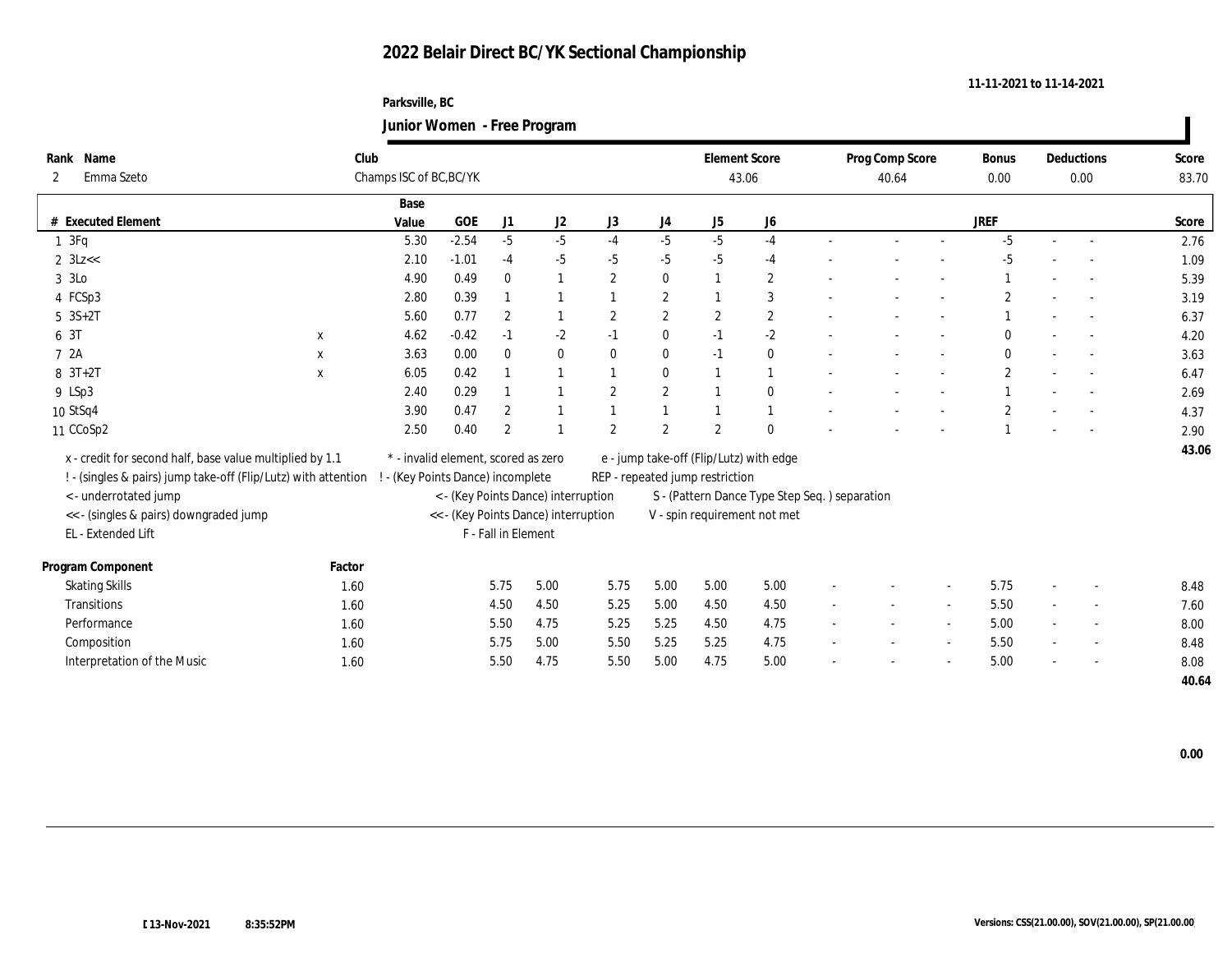### **Parksville, BC Junior Women - Free Program**

|                                                                |             |                                 |                                      |                     | $\overline{\mathbf{v}}$ |                  |                  |                                 |                                               |        |                 |        |              |                          |                          |       |
|----------------------------------------------------------------|-------------|---------------------------------|--------------------------------------|---------------------|-------------------------|------------------|------------------|---------------------------------|-----------------------------------------------|--------|-----------------|--------|--------------|--------------------------|--------------------------|-------|
| Rank Name                                                      |             | Club                            |                                      |                     |                         |                  |                  | <b>Element Score</b>            |                                               |        | Prog Comp Score |        | Bonus        |                          | Deductions               | Score |
| Vienna Harwood<br>3                                            |             | Kelowna FSC, BC/YK              |                                      |                     |                         |                  |                  | 41.77                           |                                               |        | 42.48           |        | 0.00         |                          | 1.00                     | 83.25 |
|                                                                |             | Base                            |                                      |                     |                         |                  |                  |                                 |                                               |        |                 |        |              |                          |                          |       |
| # Executed Element                                             |             | Value                           | GOE                                  | J1                  | J2                      | J3               | J4               | J <sub>5</sub>                  | ${\bf J6}$                                    |        |                 |        | <b>JREF</b>  |                          |                          | Score |
| $1 \t3T+2T$                                                    |             | 5.50                            | 0.76                                 | $\mathbf{2}$        | $\mathbf{1}$            | $\mathbf{2}$     | 1                | 2                               | $\mathbf{2}$                                  |        |                 | $\sim$ | $\mathbf{2}$ | $\overline{a}$           |                          | 6.26  |
| $2 \text{ } 3$ Loq                                             |             | 4.90                            | $-2.45$                              | $-5$                | $-5$                    | $-5$             | $-5$             | $-5$                            | $-5$                                          |        |                 |        | $-5$         |                          |                          | 2.45  |
| $3 \ \ 2A+2T+2Lo$                                              |             | 6.30                            | 0.00                                 | $\bf{0}$            | $\bf{0}$                |                  | $-1$             | $\mathbf{0}$                    | $\bf{0}$                                      |        |                 |        | $\mathbf{0}$ |                          |                          | 6.30  |
| 4 FSSp2                                                        |             | 2.30                            | 0.32                                 |                     | $\overline{1}$          | $\overline{2}$   | $\boldsymbol{2}$ | $\mathbf{2}$                    | $\mathbf{1}$                                  |        |                 |        | $\bf{0}$     |                          |                          | 2.62  |
| $5$ $2\text{L}z$                                               |             | 2.10                            | 0.29                                 |                     |                         |                  | $\mathbf{2}$     |                                 | $\boldsymbol{2}$                              |        |                 |        | $\mathbf{2}$ |                          |                          | 2.39  |
| 6 3S                                                           | $\mathbf x$ | 4.73                            | 0.43                                 |                     |                         |                  | $\bf{0}$         | $\mathbf{0}$                    | 3                                             |        |                 |        | $\mathbf{2}$ |                          |                          | 5.16  |
| 7 FCCoSp3                                                      |             | 3.00                            | 0.30                                 | $\boldsymbol{2}$    |                         |                  | $\mathbf{1}$     | $\mathbf{2}$                    | $\bf{0}$                                      |        |                 |        | $\mathbf{0}$ |                          |                          | 3.30  |
| 8 2F                                                           | $\mathbf x$ | 1.98                            | $-0.11$                              | $-1$                | $\bf{0}$                | $\bf{0}$         | $-1$             | $-1$                            | $\bf{0}$                                      |        |                 |        | $-2$         |                          |                          | 1.87  |
| 9 2A                                                           | $\mathbf x$ | 3.63                            | 0.59                                 | $\boldsymbol{2}$    | $\boldsymbol{2}$        | $\mathbf{2}$     | $\mathbf{1}$     | $\mathbf{0}$                    | $\mathbf{2}$                                  |        |                 |        | $\mathbf{2}$ |                          |                          | 4.22  |
| 10 StSq2                                                       |             | 2.60                            | 0.47                                 | 2                   | $\boldsymbol{2}$        |                  | $\mathbf{2}$     | $\mathbf{2}$                    | $\mathbf{1}$                                  |        |                 |        | $\mathbf{2}$ |                          |                          | 3.07  |
| 11 CCoSp4                                                      |             | 3.50                            | 0.63                                 | $\boldsymbol{2}$    |                         | $\boldsymbol{2}$ | $\boldsymbol{2}$ |                                 | 2                                             |        |                 |        | $\mathbf{2}$ |                          |                          | 4.13  |
| x - credit for second half, base value multiplied by 1.1       |             |                                 | * - invalid element, scored as zero  |                     |                         |                  |                  |                                 | e - jump take-off (Flip/Lutz) with edge       |        |                 |        |              |                          |                          | 41.77 |
| ! - (singles & pairs) jump take-off (Flip/Lutz) with attention |             | - (Key Points Dance) incomplete |                                      |                     |                         |                  |                  | REP - repeated jump restriction |                                               |        |                 |        |              |                          |                          |       |
| <- underrotated jump                                           |             |                                 | < - (Key Points Dance) interruption  |                     |                         |                  |                  |                                 | S - (Pattern Dance Type Step Seq.) separation |        |                 |        |              |                          |                          |       |
| << - (singles & pairs) downgraded jump                         |             |                                 | << - (Key Points Dance) interruption |                     |                         |                  |                  |                                 | V - spin requirement not met                  |        |                 |        |              |                          |                          |       |
| EL - Extended Lift                                             |             |                                 |                                      | F - Fall in Element |                         |                  |                  |                                 |                                               |        |                 |        |              |                          |                          |       |
|                                                                |             |                                 |                                      |                     |                         |                  |                  |                                 |                                               |        |                 |        |              |                          |                          |       |
| Program Component                                              | Factor      |                                 |                                      |                     |                         |                  |                  |                                 |                                               |        |                 |        |              |                          |                          |       |
| <b>Skating Skills</b>                                          | 1.60        |                                 |                                      | 5.25                | 5.00                    | 5.75             | 5.25             | 5.50                            | 5.25                                          |        |                 |        | 6.00         | $\overline{\phantom{a}}$ |                          | 8.64  |
| Transitions                                                    | 1.60        |                                 |                                      | 4.75                | 4.75                    | 5.50             | 5.25             | 4.75                            | 5.00                                          |        |                 |        | 5.25         |                          | $\overline{\phantom{a}}$ | 8.00  |
| Performance                                                    | 1.60        |                                 |                                      | 5.50                | 5.00                    | 5.75             | 5.75             | 5.25                            | 5.00                                          | $\sim$ |                 | $\sim$ | 5.75         | $\sim$                   | $\overline{\phantom{a}}$ | 8.72  |
| Composition                                                    | 1.60        |                                 |                                      | 5.50                | 5.00                    | 5.75             | 5.50             | 4.75                            | 5.25                                          | $\sim$ | $\sim$          | $\sim$ | 5.75         | $\overline{a}$           | $\sim$                   | 8.64  |
| Interpretation of the Music                                    | 1.60        |                                 |                                      | 5.25                | 5.00                    | 6.00             | 5.50             | 5.00                            | 5.25                                          |        |                 |        | 5.50         |                          |                          | 8.48  |
|                                                                |             |                                 |                                      |                     |                         |                  |                  |                                 |                                               |        |                 |        |              |                          |                          | 42.48 |
|                                                                |             |                                 |                                      |                     |                         |                  |                  |                                 |                                               |        |                 |        |              |                          |                          |       |

1 Fall(s) factor (1) **1.00**

**11-11-2021 to 11-14-2021**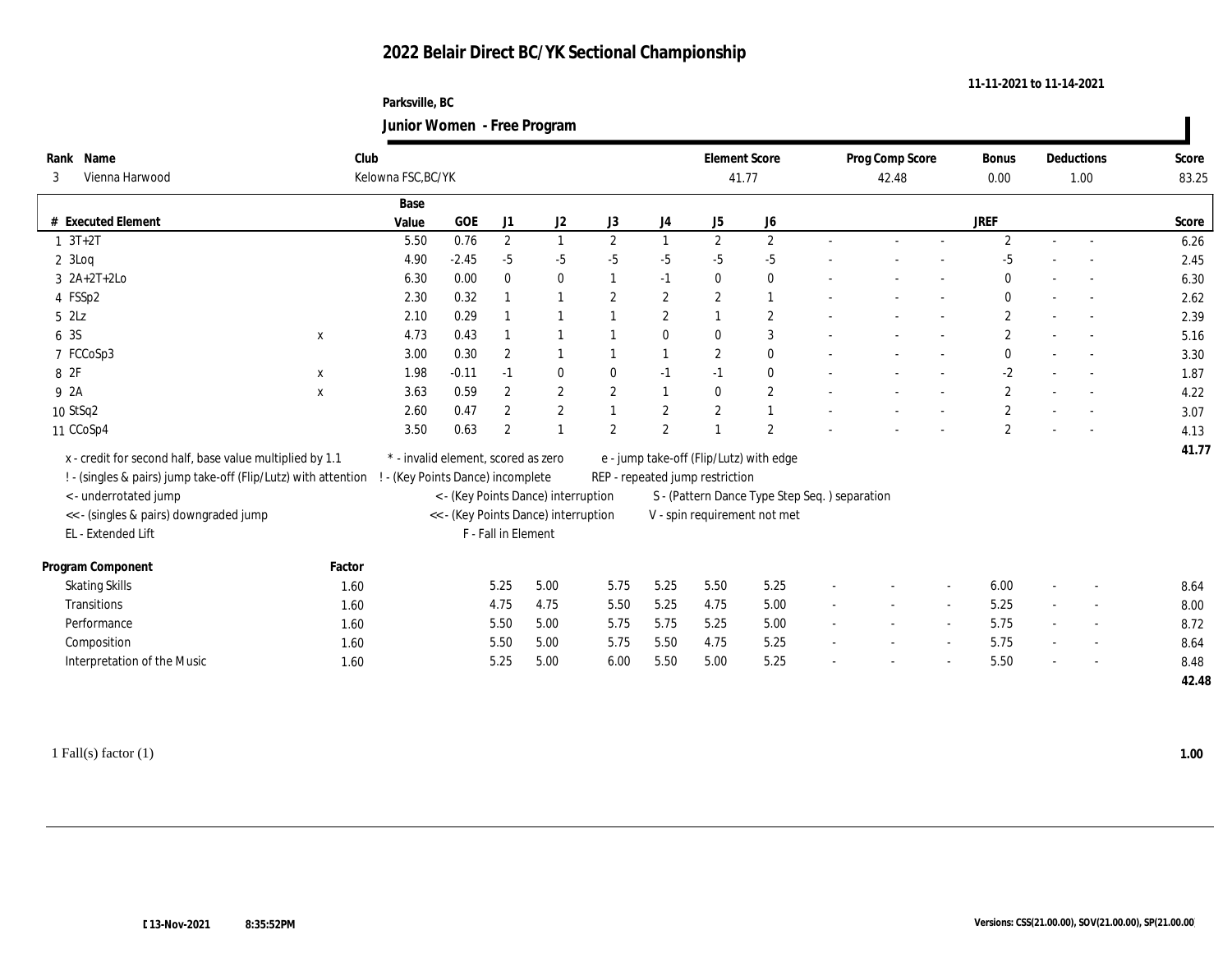### **Parksville, BC Junior Women - Free Program**

| Rank Name<br><b>Emily Sales</b><br>4                                                                                       | Club         | Kelowna FSC, BC/YK                                                       |                                      |                     |                  |                  |                  | <b>Element Score</b><br>41.27                                              |                                               |                          | Prog Comp Score<br>39.60 |        | <b>Bonus</b><br>0.00 |        | <b>Deductions</b><br>1.00 | Score<br>79.87 |
|----------------------------------------------------------------------------------------------------------------------------|--------------|--------------------------------------------------------------------------|--------------------------------------|---------------------|------------------|------------------|------------------|----------------------------------------------------------------------------|-----------------------------------------------|--------------------------|--------------------------|--------|----------------------|--------|---------------------------|----------------|
|                                                                                                                            |              | Base                                                                     |                                      |                     |                  |                  |                  |                                                                            |                                               |                          |                          |        |                      |        |                           |                |
| <b>Executed Element</b>                                                                                                    |              | Value                                                                    | GOE                                  | J1                  | $\mathrm{J}2$    | J3               | J4               | J5                                                                         | J6                                            |                          |                          |        | <b>JREF</b>          |        |                           | Score          |
| 13Log                                                                                                                      |              | 4.90                                                                     | $-2.45$                              | $-5$                | $-5$             | $-5$             | $-5$             | $-5$                                                                       | $-5$                                          |                          |                          | $\sim$ | $-5$                 | $\sim$ |                           | 2.45           |
| $2 \text{ } 2Lz + 2T$                                                                                                      |              | 3.40                                                                     | 0.25                                 | $\boldsymbol{2}$    | 1                |                  | $\bf{0}$         |                                                                            | $\boldsymbol{2}$                              |                          |                          |        |                      |        |                           | 3.65           |
| $3 \t3T+2T$                                                                                                                |              | 5.50                                                                     | 0.25                                 |                     | $\bf{0}$         |                  | $\bf{0}$         |                                                                            | 1                                             |                          |                          |        |                      |        |                           | 5.75           |
| 4 FSSp3                                                                                                                    |              | 2.60                                                                     | 0.42                                 |                     | $\bf{0}$         | $\overline{2}$   | $\boldsymbol{2}$ | $\overline{2}$                                                             | $\boldsymbol{2}$                              |                          |                          |        |                      |        |                           | 3.02           |
| 5 3T                                                                                                                       |              | 4.20                                                                     | $-0.42$                              | $-1$                | $-1$             | $-1$             | $-1$             | $-1$                                                                       | $-1$                                          |                          |                          |        | $-1$                 |        |                           | 3.78           |
| 6 2A                                                                                                                       | $\mathbf X$  | 3.63                                                                     | 0.40                                 |                     |                  | $\overline{2}$   | $\overline{1}$   | $\overline{2}$                                                             | 1                                             |                          |                          |        |                      |        |                           | 4.03           |
| 7 FCCoSp4                                                                                                                  |              | 3.50                                                                     | 0.63                                 |                     |                  | $\boldsymbol{2}$ | $\mathbf{2}$     | $\mathbf{2}$                                                               | $\boldsymbol{2}$                              |                          |                          |        | $\overline{2}$       |        |                           | 4.13           |
| 8 StSq3                                                                                                                    |              | 3.30                                                                     | 0.59                                 | $\overline{2}$      | $\boldsymbol{2}$ |                  | $\boldsymbol{2}$ |                                                                            | $\mathbf{2}$                                  |                          |                          | $\sim$ | $\overline{2}$       |        | $\sim$                    | 3.89           |
| 9 2A                                                                                                                       | $\mathbf x$  | 3.63                                                                     | $-0.99$                              | $-3$                | $-3$             | $-4$             | $-3$             | $-3$                                                                       | $^{\text{{\small -2}}}$                       |                          |                          |        | $-3$                 |        |                           | 2.64           |
| 10 2F+1Lo+2Lo                                                                                                              | $\mathbf{x}$ | 4.40                                                                     | $-0.25$                              | $-1$                | $-1$             | $-2$             | $-1$             | $-3$                                                                       | $-1$                                          |                          |                          |        | $-2$                 |        |                           | 4.15           |
| 11 CCoSp4                                                                                                                  |              | 3.50                                                                     | 0.28                                 |                     |                  |                  | $\sqrt{2}$       |                                                                            | $\bf{0}$                                      |                          |                          |        | $\mathbf{0}$         |        |                           | 3.78           |
| x - credit for second half, base value multiplied by 1.1<br>! - (singles & pairs) jump take-off (Flip/Lutz) with attention |              | * - invalid element, scored as zero<br>! - (Key Points Dance) incomplete |                                      |                     |                  |                  |                  | e - jump take-off (Flip/Lutz) with edge<br>REP - repeated jump restriction |                                               |                          |                          |        |                      |        |                           | 41.27          |
| <- underrotated jump                                                                                                       |              |                                                                          | < - (Key Points Dance) interruption  |                     |                  |                  |                  |                                                                            | S - (Pattern Dance Type Step Seq.) separation |                          |                          |        |                      |        |                           |                |
| << - (singles & pairs) downgraded jump                                                                                     |              |                                                                          | << - (Key Points Dance) interruption |                     |                  |                  |                  |                                                                            | V - spin requirement not met                  |                          |                          |        |                      |        |                           |                |
| EL - Extended Lift                                                                                                         |              |                                                                          |                                      | F - Fall in Element |                  |                  |                  |                                                                            |                                               |                          |                          |        |                      |        |                           |                |
| Program Component                                                                                                          | Factor       |                                                                          |                                      |                     |                  |                  |                  |                                                                            |                                               |                          |                          |        |                      |        |                           |                |
| <b>Skating Skills</b>                                                                                                      | 1.60         |                                                                          |                                      | 5.00                | 5.00             | 4.75             | 5.00             | 5.25                                                                       | 5.00                                          |                          |                          | $\sim$ | 4.75                 | $\sim$ |                           | 7.92           |
| Transitions                                                                                                                | 1.60         |                                                                          |                                      | 4.75                | 4.75             | 4.50             | 5.25             | 5.00                                                                       | 4.75                                          |                          |                          | $\sim$ | 4.50                 |        |                           | 7.60           |
| Performance                                                                                                                | 1.60         |                                                                          |                                      | 5.00                | 4.75             | 4.50             | 5.25             | 4.75                                                                       | 4.75                                          | $\overline{\phantom{a}}$ |                          | $\sim$ | 5.50                 | $\sim$ | $\overline{\phantom{a}}$  | 7.84           |
| Composition                                                                                                                | 1.60         |                                                                          |                                      | 5.25                | 5.00             | 4.75             | 5.50             | 5.00                                                                       | 5.25                                          |                          |                          | $\sim$ | 5.25                 | $\sim$ |                           | 8.24           |
| Interpretation of the Music                                                                                                | 1.60         |                                                                          |                                      | 5.00                | 5.00             | 4.75             | 5.50             | 5.00                                                                       | 5.00                                          |                          |                          |        | 5.00                 |        |                           | 8.00           |
|                                                                                                                            |              |                                                                          |                                      |                     |                  |                  |                  |                                                                            |                                               |                          |                          |        |                      |        |                           | 39.60          |

**11-11-2021 to 11-14-2021**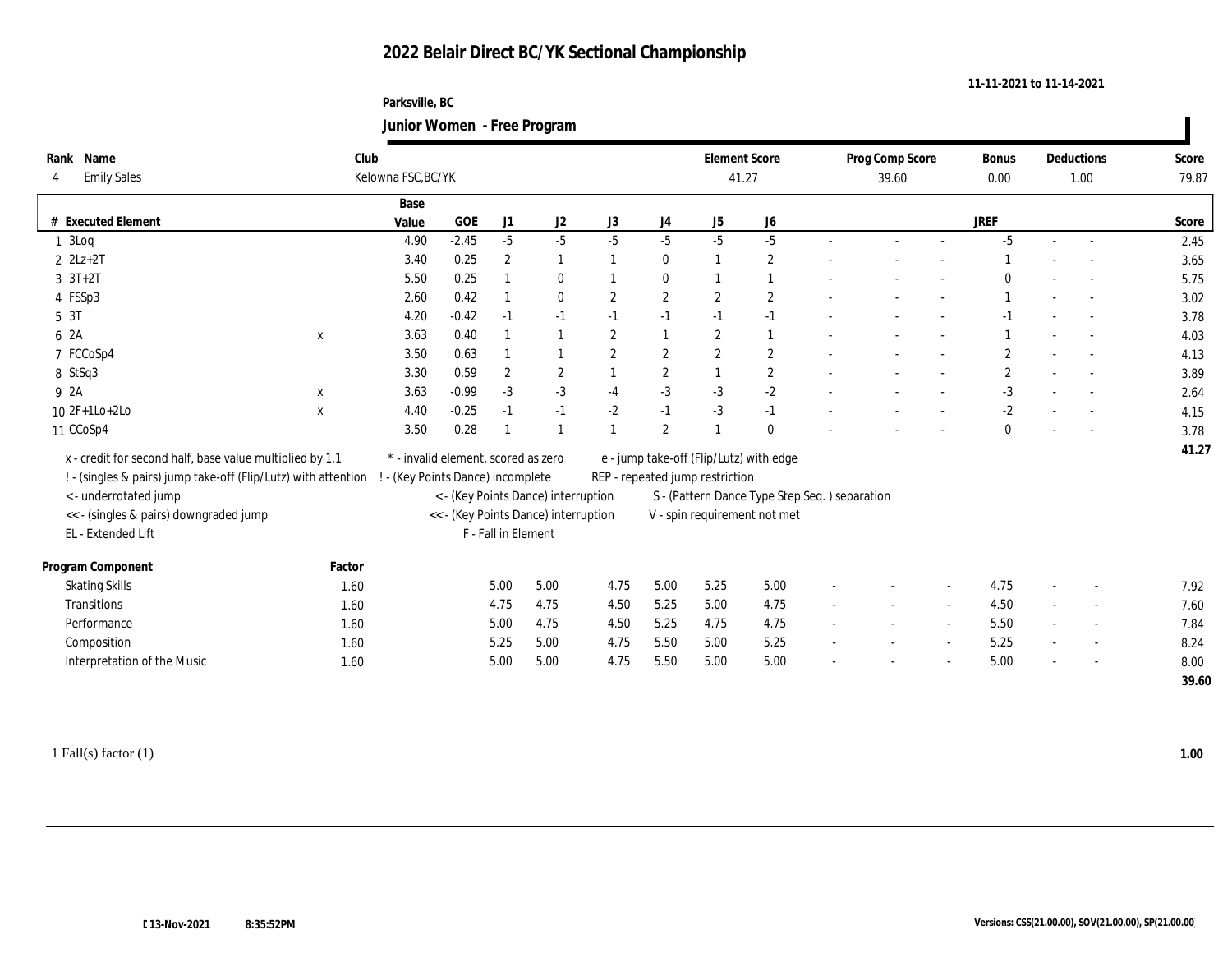#### **Parksville, BC Junior Women - Free Program**

|                                                                |             | $\ldots$                            |            |                     |                                      |                  |                  |                                 |                                               |                              |                 |                          |              |        |                          |       |
|----------------------------------------------------------------|-------------|-------------------------------------|------------|---------------------|--------------------------------------|------------------|------------------|---------------------------------|-----------------------------------------------|------------------------------|-----------------|--------------------------|--------------|--------|--------------------------|-------|
| Rank Name                                                      | Club        |                                     |            |                     |                                      |                  |                  | <b>Element Score</b>            |                                               |                              | Prog Comp Score |                          | Bonus        |        | Deductions               | Score |
| Ellie Cheung<br>5                                              |             | Connaught SC, BC/YK                 |            |                     |                                      |                  |                  |                                 | 36.32                                         |                              | 40.72           |                          | 0.00         |        | 1.00                     | 76.04 |
|                                                                |             | Base                                |            |                     |                                      |                  |                  |                                 |                                               |                              |                 |                          |              |        |                          |       |
| <b>Executed Element</b><br>#                                   |             | Value                               | <b>GOE</b> | J1                  | J <sub>2</sub>                       | J3               | J4               | J5                              | J6                                            |                              |                 |                          | <b>JREF</b>  |        |                          | Score |
| $1 \, 3S <$                                                    |             | 3.44                                | $-1.72$    | $-5$                | $-5$                                 | $-5$             | $-5$             | $-5$                            | $-5$                                          |                              |                 | $\sim$                   | $-5$         | $\sim$ | $\sim$                   | 1.72  |
| 2A                                                             |             | 3.30                                | 0.07       | $\mathbf{0}$        |                                      | $\bf{0}$         | $\bf{0}$         | -1                              | $\bf{0}$                                      |                              |                 |                          |              |        |                          | 3.37  |
| $3 \text{ } 2\text{A}+2\text{T}$                               |             | 4.60                                | 0.13       | $\mathbf{0}$        |                                      |                  | $\bf{0}$         | $\mathbf{0}$                    | $\bf{0}$                                      |                              |                 | $\sim$                   |              | $\sim$ |                          | 4.73  |
| 4 2F                                                           |             | 1.80                                | 0.04       |                     |                                      | $\theta$         | $\bf{0}$         | $\mathbf{0}$                    | $\bf{0}$                                      |                              |                 | $\overline{\phantom{a}}$ | $\mathbf{0}$ |        | $\sim$                   | 1.84  |
| 5 StSq3                                                        |             | 3.30                                | 0.53       |                     | $\bf{0}$                             | 2                | 3                | $\mathbf{2}$                    | $\mathbf{1}$                                  |                              |                 | $\sim$                   | $\mathbf{2}$ |        | $\sim$                   | 3.83  |
| 6 FCCoSp3                                                      |             | 3.00                                | 0.30       | $\overline{2}$      | $\mathbf{0}$                         |                  | $\overline{2}$   | $\mathbf{0}$                    |                                               |                              |                 |                          |              |        |                          | 3.30  |
| $72F+2T$                                                       | $\mathbf X$ | 3.41                                | 0.07       | $\mathbf{0}$        | $\mathbf{0}$                         |                  | $\bf{0}$         | $\bf{0}$                        |                                               |                              |                 | $\sim$                   |              | $\sim$ | $\sim$                   | 3.48  |
| 8 FSSp4                                                        |             | 3.00                                | 0.42       |                     | $\bf{0}$                             | $\boldsymbol{2}$ | $\mathbf{1}$     |                                 | $\sqrt{2}$                                    |                              |                 | $\overline{\phantom{a}}$ | $\mathbf{2}$ |        | $\sim$                   | 3.42  |
| 9 2Lz                                                          | X           | 2.31                                | 0.08       | $\bf{0}$            | $\boldsymbol{0}$                     |                  | $\boldsymbol{0}$ | $\bf{0}$                        |                                               |                              |                 | $\overline{\phantom{a}}$ |              |        |                          | 2.39  |
| 10 2Lz+1Eu+2S                                                  | $\mathbf x$ | 4.29                                | $-0.04$    | $\mathbf{0}$        | $\bf{0}$                             | $\mathbf{0}$     | $-1$             | $-1$                            | $\bf{0}$                                      |                              |                 |                          |              |        |                          | 4.25  |
| 11 CCoSp4                                                      |             | 3.50                                | 0.49       |                     |                                      | $\boldsymbol{2}$ | $\sqrt{2}$       | $\boldsymbol{2}$                |                                               |                              |                 |                          |              |        |                          | 3.99  |
| x - credit for second half, base value multiplied by 1.1       |             | * - invalid element, scored as zero |            |                     |                                      |                  |                  |                                 | e - jump take-off (Flip/Lutz) with edge       |                              |                 |                          |              |        |                          | 36.32 |
| ! - (singles & pairs) jump take-off (Flip/Lutz) with attention |             | - (Key Points Dance) incomplete     |            |                     |                                      |                  |                  | REP - repeated jump restriction |                                               |                              |                 |                          |              |        |                          |       |
| <- underrotated jump                                           |             |                                     |            |                     | < - (Key Points Dance) interruption  |                  |                  |                                 | S - (Pattern Dance Type Step Seq.) separation |                              |                 |                          |              |        |                          |       |
| << - (singles & pairs) downgraded jump                         |             |                                     |            |                     | << - (Key Points Dance) interruption |                  |                  |                                 | V - spin requirement not met                  |                              |                 |                          |              |        |                          |       |
| EL - Extended Lift                                             |             |                                     |            | F - Fall in Element |                                      |                  |                  |                                 |                                               |                              |                 |                          |              |        |                          |       |
|                                                                |             |                                     |            |                     |                                      |                  |                  |                                 |                                               |                              |                 |                          |              |        |                          |       |
| Program Component                                              | Factor      |                                     |            |                     |                                      |                  |                  |                                 |                                               |                              |                 |                          |              |        |                          |       |
| <b>Skating Skills</b>                                          | 1.60        |                                     |            | 5.50                | 4.25                                 | 5.25             | 5.25             | 5.50                            | 4.75                                          |                              |                 | $\sim$                   | 5.00         | $\sim$ |                          | 8.24  |
| Transitions                                                    | 1.60        |                                     |            | 5.00                | 4.00                                 | 5.25             | 5.25             | 5.25                            | 4.50                                          |                              |                 | $\overline{\phantom{a}}$ | 4.75         |        |                          | 7.92  |
| Performance                                                    | 1.60        |                                     |            | 5.75                | 4.50                                 | 5.50             | 5.50             | 5.25                            | 4.50                                          | $\qquad \qquad \blacksquare$ | $\sim$          | $\sim$                   | 4.75         | $\sim$ | $\overline{\phantom{a}}$ | 8.16  |
| Composition                                                    | 1.60        |                                     |            | 5.50                | 4.50                                 | 5.25             | 5.50             | 5.25                            | 4.75                                          | $\overline{\phantom{a}}$     |                 | $\sim$                   | 5.25         | $\sim$ | $\sim$                   | 8.32  |
| Interpretation of the Music                                    | 1.60        |                                     |            | 5.50                | 4.00                                 | 5.50             | 5.75             | 5.00                            | 4.25                                          |                              |                 | $\overline{a}$           | 5.00         | $\sim$ |                          | 8.08  |
|                                                                |             |                                     |            |                     |                                      |                  |                  |                                 |                                               |                              |                 |                          |              |        |                          | 40.72 |
|                                                                |             |                                     |            |                     |                                      |                  |                  |                                 |                                               |                              |                 |                          |              |        |                          |       |

1 Fall(s) factor (1) **1.00**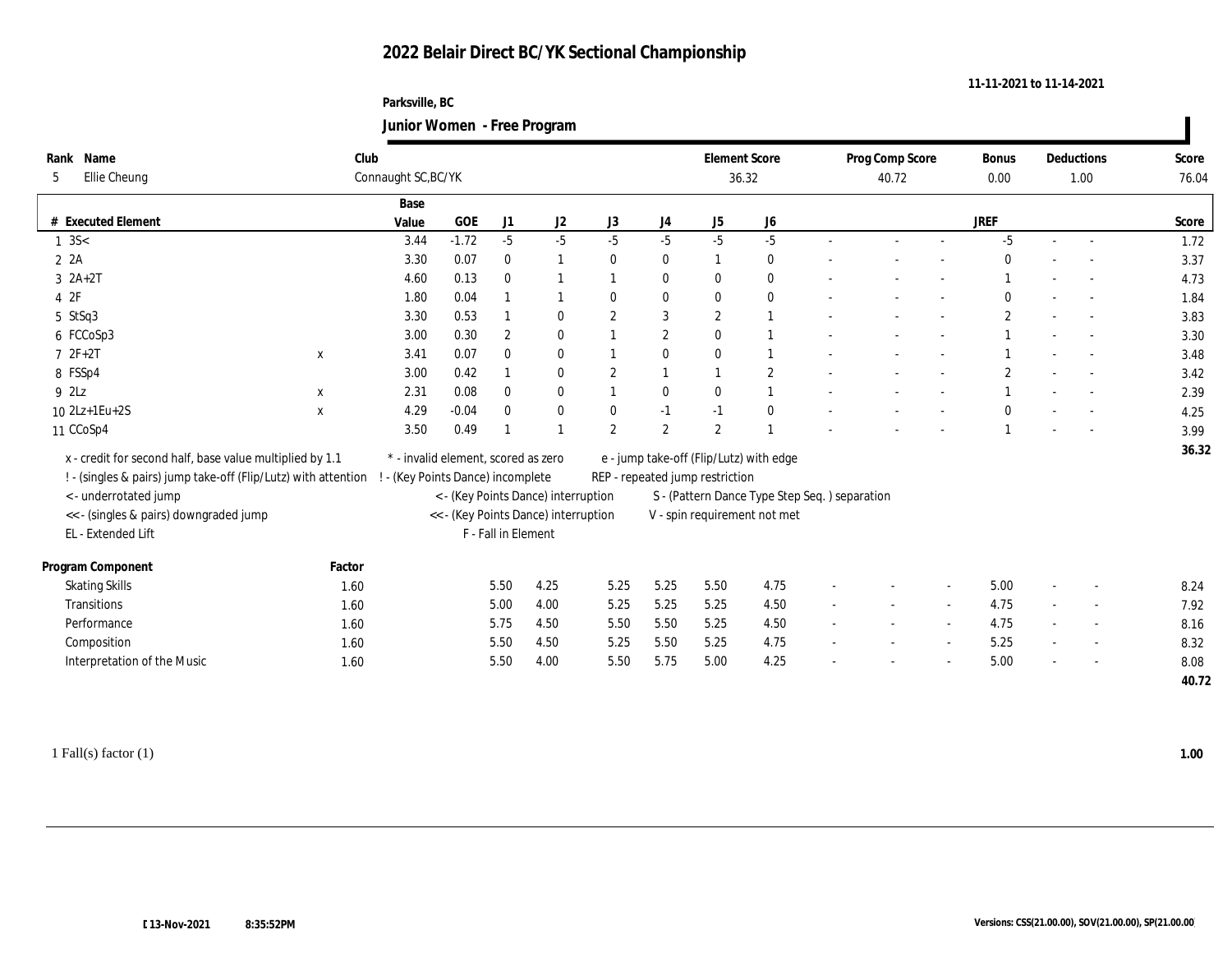#### **Parksville, BC Junior Women - Free Program**

|                                                                |              | $\ldots$                            |            |                     |                                      |                |            |                                 |                                               |        |                 |        |                |        |                          |       |
|----------------------------------------------------------------|--------------|-------------------------------------|------------|---------------------|--------------------------------------|----------------|------------|---------------------------------|-----------------------------------------------|--------|-----------------|--------|----------------|--------|--------------------------|-------|
| Rank Name                                                      | Club         |                                     |            |                     |                                      |                |            | <b>Element Score</b>            |                                               |        | Prog Comp Score |        | Bonus          |        | Deductions               | Score |
| Melody Zhu<br>6                                                |              | Connaught SC, BC/YK                 |            |                     |                                      |                |            |                                 | 39.23                                         |        | 35.36           |        | 0.00           |        | 2.00                     | 72.59 |
|                                                                |              | Base                                |            |                     |                                      |                |            |                                 |                                               |        |                 |        |                |        |                          |       |
| # Executed Element                                             |              | Value                               | <b>GOE</b> | J1                  | J <sub>2</sub>                       | J3             | J4         | J5                              | J <sub>6</sub>                                |        |                 |        | <b>JREF</b>    |        |                          | Score |
| 13Log                                                          |              | 4.90                                | $-2.45$    | $-5$                | $-5$                                 | $-5$           | $-5$       | $-5$                            | $-5$                                          | $\sim$ | $\sim$          | $\sim$ | $-5$           | $\sim$ | $\sim$                   | 2.45  |
| $2 \text{ } 3\text{Lo}+2\text{T}$                              |              | 6.20                                | 0.49       | $\boldsymbol{2}$    |                                      | $\overline{2}$ | $\bf{0}$   | $\bf{0}$                        | $\overline{1}$                                |        |                 |        |                |        |                          | 6.69  |
| $3 \ \ 2A+3T$                                                  |              | 7.50                                | $-0.17$    | $\bf{0}$            | $\bf{0}$                             | $-1$           | $\bf{0}$   | $-1$                            | $-2$                                          |        |                 |        | $\theta$       | $\sim$ |                          | 7.33  |
| 4 FCCoSp4                                                      |              | 3.50                                | 0.07       | $\mathbf{0}$        |                                      | $\mathbf{0}$   |            | $\bf{0}$                        | $\bf{0}$                                      |        |                 |        | $\mathbf{0}$   |        | $\sim$                   | 3.57  |
| $5 \text{ } 3F<$                                               |              | 4.24                                | $-2.04$    | $-5$                | $-5$                                 | $-4$           | $-5$       | $-5$                            | $-4$                                          |        |                 |        | $-5$           |        |                          | 2.20  |
| $6 \ 2S + 2T$                                                  | X            | 2.86                                | 0.00       | $\mathbf{0}$        | $\bf{0}$                             | $\mathbf{0}$   | $\bf{0}$   | $\mathbf{0}$                    | $\bf{0}$                                      |        |                 |        | $\mathbf{0}$   |        |                          | 2.86  |
| 7 3T                                                           | $\mathbf X$  | 4.62                                | $-2.10$    | $-5$                | $-4$                                 | $-5$           | $-5$       | $-5$                            | $-5$                                          |        |                 | $\sim$ | $-5$           |        |                          | 2.52  |
| 8 1 A                                                          | $\mathbf{x}$ | 1.21                                | 0.00       | $\mathbf{0}$        | $\bf{0}$                             | $\mathbf{0}$   | $\bf{0}$   | $\mathbf{0}$                    | $\bf{0}$                                      |        |                 | $\sim$ | $\mathbf{0}$   |        | $\overline{\phantom{a}}$ | 1.21  |
| 9 LSp4                                                         |              | 2.70                                | 0.43       | $\mathbf{0}$        |                                      |                | $\sqrt{2}$ | $\mathbf{2}$                    | $\sqrt{2}$                                    |        |                 |        | $\overline{2}$ |        |                          | 3.13  |
| 10 StSq4                                                       |              | 3.90                                | 0.31       |                     | $\boldsymbol{0}$                     |                |            |                                 | $\mathbf{0}$                                  |        |                 |        |                |        |                          | 4.21  |
| 11 CCoSp3                                                      |              | 3.00                                | 0.06       | $\theta$            |                                      | $\theta$       |            |                                 | $-1$                                          |        |                 |        |                |        |                          | 3.06  |
| x - credit for second half, base value multiplied by 1.1       |              | * - invalid element, scored as zero |            |                     |                                      |                |            |                                 | e - jump take-off (Flip/Lutz) with edge       |        |                 |        |                |        |                          | 39.23 |
| ! - (singles & pairs) jump take-off (Flip/Lutz) with attention |              | ! - (Key Points Dance) incomplete   |            |                     |                                      |                |            | REP - repeated jump restriction |                                               |        |                 |        |                |        |                          |       |
| <- underrotated jump                                           |              |                                     |            |                     | < - (Key Points Dance) interruption  |                |            |                                 | S - (Pattern Dance Type Step Seq.) separation |        |                 |        |                |        |                          |       |
| << - (singles & pairs) downgraded jump                         |              |                                     |            |                     | << - (Key Points Dance) interruption |                |            |                                 | V - spin requirement not met                  |        |                 |        |                |        |                          |       |
| EL - Extended Lift                                             |              |                                     |            | F - Fall in Element |                                      |                |            |                                 |                                               |        |                 |        |                |        |                          |       |
|                                                                |              |                                     |            |                     |                                      |                |            |                                 |                                               |        |                 |        |                |        |                          |       |
| Program Component                                              | Factor       |                                     |            |                     |                                      |                |            |                                 |                                               |        |                 |        |                |        |                          |       |
| <b>Skating Skills</b>                                          | 1.60         |                                     |            | 4.75                | 4.50                                 | 4.50           | 5.00       | 5.00                            | 4.50                                          |        |                 |        | 4.75           | $\sim$ |                          | 7.52  |
| Transitions                                                    | 1.60         |                                     |            | 4.50                | 4.00                                 | 4.00           | 4.75       | 4.50                            | 4.25                                          |        |                 |        | 4.50           |        |                          | 6.96  |
| Performance                                                    | 1.60         |                                     |            | 4.50                | 4.25                                 | 4.25           | 4.75       | 4.00                            | 3.75                                          | $\sim$ |                 | $\sim$ | 4.75           | $\sim$ |                          | 6.96  |
| Composition                                                    | 1.60         |                                     |            | 4.25                | 4.75                                 | 4.25           | 5.00       | 4.75                            | 4.25                                          |        |                 | $\sim$ | 4.25           |        | $\sim$                   | 7.12  |
| Interpretation of the Music                                    | 1.60         |                                     |            | 4.25                | 4.00                                 | 4.00           | 5.00       | 4.75                            | 3.75                                          |        |                 |        | 4.25           |        |                          | 6.80  |
|                                                                |              |                                     |            |                     |                                      |                |            |                                 |                                               |        |                 |        |                |        |                          | 35.36 |
|                                                                |              |                                     |            |                     |                                      |                |            |                                 |                                               |        |                 |        |                |        |                          |       |

**11-11-2021 to 11-14-2021**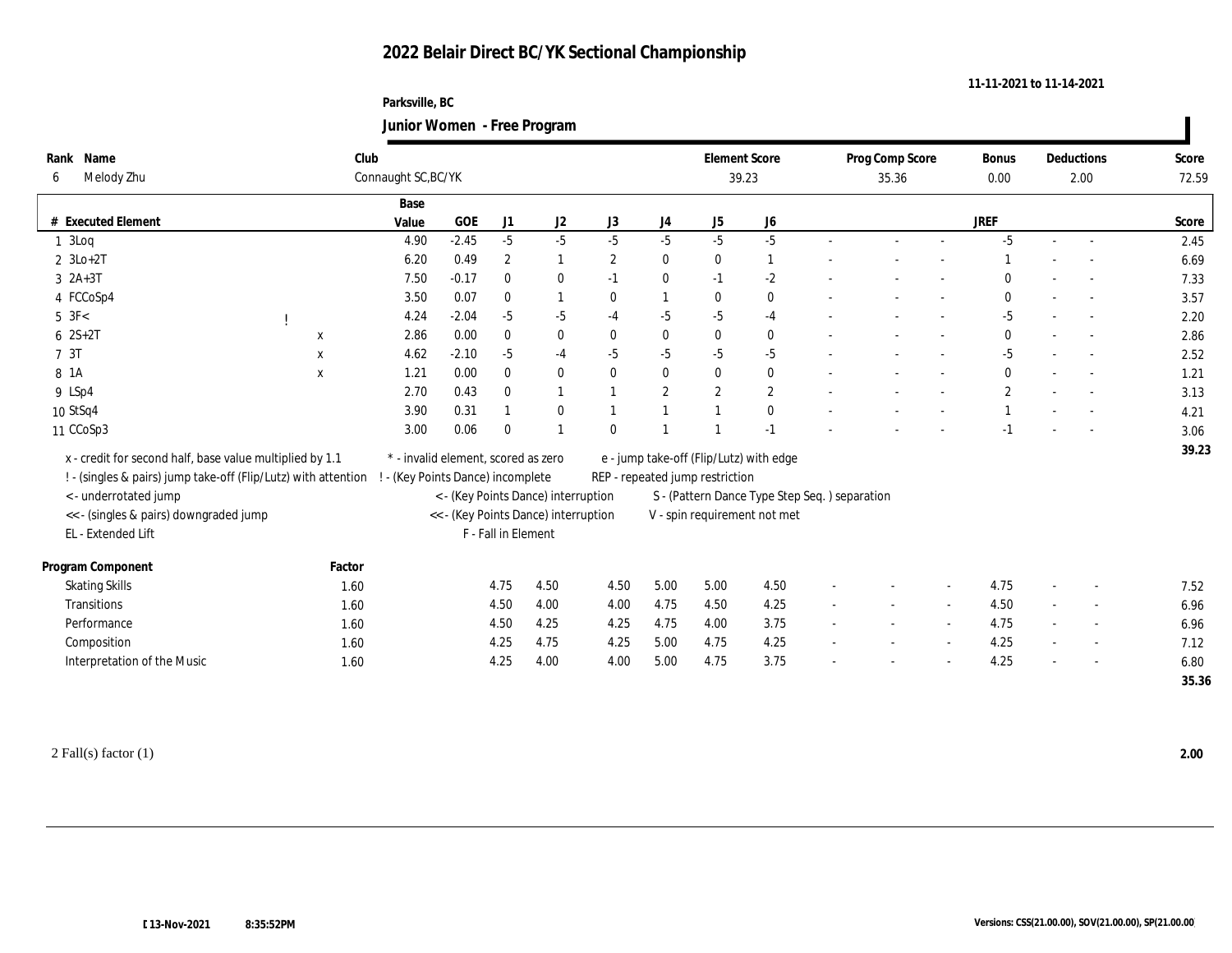### **Parksville, BC Junior Women - Free Program**

|                  | Rank Name                                                      | Club         |                                     |            |                     | ັ                                    |                |              | <b>Element Score</b>            |                                               | Prog Comp Score |                          | Bonus        |        | Deductions               | Score |
|------------------|----------------------------------------------------------------|--------------|-------------------------------------|------------|---------------------|--------------------------------------|----------------|--------------|---------------------------------|-----------------------------------------------|-----------------|--------------------------|--------------|--------|--------------------------|-------|
|                  | Rebecca Mah                                                    |              | Connaught SC, BC/YK                 |            |                     |                                      |                |              |                                 | 32.17                                         | 33.20           |                          | 0.00         |        | 2.00                     | 63.37 |
|                  |                                                                |              | Base                                |            |                     |                                      |                |              |                                 |                                               |                 |                          |              |        |                          |       |
| #                | <b>Executed Element</b>                                        |              | Value                               | <b>GOE</b> | J1                  | J <sub>2</sub>                       | J3             | J4           | ${\rm J}5$                      | J <sub>6</sub>                                |                 |                          | <b>JREF</b>  |        |                          | Score |
| 1 3S             |                                                                |              | 4.30                                | $-2.15$    | $-5$                | $-5$                                 | $-5$           | $-5$         | $-5$                            | $-5$                                          |                 | $\sim$                   | $-5$         | $\sim$ |                          | 2.15  |
| 2Z               |                                                                |              | 1.80                                | $-0.18$    | $-1$                | $\bf{0}$                             | $-1$           | $-1$         | $-1$                            | $-1$                                          |                 |                          | $-2$         |        |                          | 1.62  |
| $3 \text{ } 3T<$ |                                                                |              | 3.36                                | $-1.68$    | $-5$                | $-5$                                 | $-5$           | $-5$         | $-5$                            | $-5$                                          |                 | $\overline{\phantom{a}}$ | $-5$         |        |                          | 1.68  |
|                  | 4 FCCoSp3                                                      |              | 3.00                                | 0.06       | $\mathbf{1}$        | $\bf{0}$                             | $\bf{0}$       | $\bf{0}$     | $\bf{0}$                        | 1                                             |                 |                          | $\mathbf{0}$ |        |                          | 3.06  |
|                  | 5 2A+1Eu+2S                                                    |              | 5.10                                | $-0.07$    | $\bf{0}$            | $\bf{0}$                             | $\overline{1}$ | $-1$         | $-2$                            | $\bf{0}$                                      |                 | $\overline{\phantom{a}}$ | $\Omega$     | $\sim$ |                          | 5.03  |
| 6 2Lo            |                                                                | X            | 1.87                                | $-0.17$    | $-2$                | $-1$                                 | $-1$           | $-1$         | $-1$                            | $-1$                                          |                 |                          | $-1$         |        |                          | 1.70  |
|                  | $7 \, 3S + 2T$                                                 | $\mathbf{x}$ | 6.16                                | $-0.52$    | $-2$                | $-1$                                 | $-1$           | $-1$         | $-3$                            | $-1$                                          |                 | $\sim$                   | $-1$         | $\sim$ | $\sim$                   | 5.64  |
| 8 2Lz            |                                                                | X            | 2.31                                | 0.00       | $-1$                | $\bf{0}$                             | $\mathbf{0}$   | $\bf{0}$     | $\bf{0}$                        | $\bf{0}$                                      |                 | $\overline{\phantom{a}}$ | $\mathbf{0}$ |        | $\sim$                   | 2.31  |
|                  | 9 FSSp3                                                        |              | 2.60                                | 0.00       | $\bf{0}$            | $-2$                                 |                | $\mathbf{1}$ | $\bf{0}$                        | $-1$                                          |                 |                          |              |        |                          | 2.60  |
|                  | 10 StSq2                                                       |              | 2.60                                | 0.21       |                     | $\bf{0}$                             |                |              |                                 |                                               |                 |                          | $\mathbf{0}$ |        | $\overline{\phantom{a}}$ | 2.81  |
|                  | 11 CCoSp4                                                      |              | 3.50                                | 0.07       | $\bf{0}$            | $\bf{0}$                             | $\mathbf{0}$   |              |                                 | $\mathbf{0}$                                  |                 |                          |              |        |                          | 3.57  |
|                  | x - credit for second half, base value multiplied by 1.1       |              | * - invalid element, scored as zero |            |                     |                                      |                |              |                                 | e - jump take-off (Flip/Lutz) with edge       |                 |                          |              |        |                          | 32.17 |
|                  | ! - (singles & pairs) jump take-off (Flip/Lutz) with attention |              | - (Key Points Dance) incomplete     |            |                     |                                      |                |              | REP - repeated jump restriction |                                               |                 |                          |              |        |                          |       |
|                  | <- underrotated jump                                           |              |                                     |            |                     | < - (Key Points Dance) interruption  |                |              |                                 | S - (Pattern Dance Type Step Seq.) separation |                 |                          |              |        |                          |       |
|                  | << - (singles & pairs) downgraded jump                         |              |                                     |            |                     | << - (Key Points Dance) interruption |                |              |                                 | V - spin requirement not met                  |                 |                          |              |        |                          |       |
|                  | EL - Extended Lift                                             |              |                                     |            | F - Fall in Element |                                      |                |              |                                 |                                               |                 |                          |              |        |                          |       |
|                  | Program Component                                              | Factor       |                                     |            |                     |                                      |                |              |                                 |                                               |                 |                          |              |        |                          |       |
|                  | <b>Skating Skills</b>                                          | 1.60         |                                     |            | 4.25                | 3.75                                 | 4.25           | 4.75         | 4.50                            | 4.50                                          |                 |                          | 4.75         | $\sim$ |                          | 7.12  |
|                  | Transitions                                                    | 1.60         |                                     |            | 4.00                | 3.50                                 | 4.00           | 4.50         | 3.75                            | 4.25                                          |                 | $\sim$                   | 4.00         |        |                          | 6.40  |
|                  | Performance                                                    | 1.60         |                                     |            | 4.50                | 3.50                                 | 4.25           | 4.50         | 3.50                            | 4.00                                          |                 | $\sim$                   | 4.25         | $\sim$ | $\overline{\phantom{a}}$ | 6.56  |
|                  | Composition                                                    | 1.60         |                                     |            | 4.25                | 3.25                                 | 3.75           | 4.75         | 4.00                            | 4.25                                          |                 | $\sim$                   | 4.00         | $\sim$ |                          | 6.48  |
|                  | Interpretation of the Music                                    | 1.60         |                                     |            | 4.25                | 3.50                                 | 4.00           | 4.75         | 4.25                            | 4.00                                          |                 |                          | 4.25         |        |                          | 6.64  |
|                  |                                                                |              |                                     |            |                     |                                      |                |              |                                 |                                               |                 |                          |              |        |                          | 33.20 |

**11-11-2021 to 11-14-2021**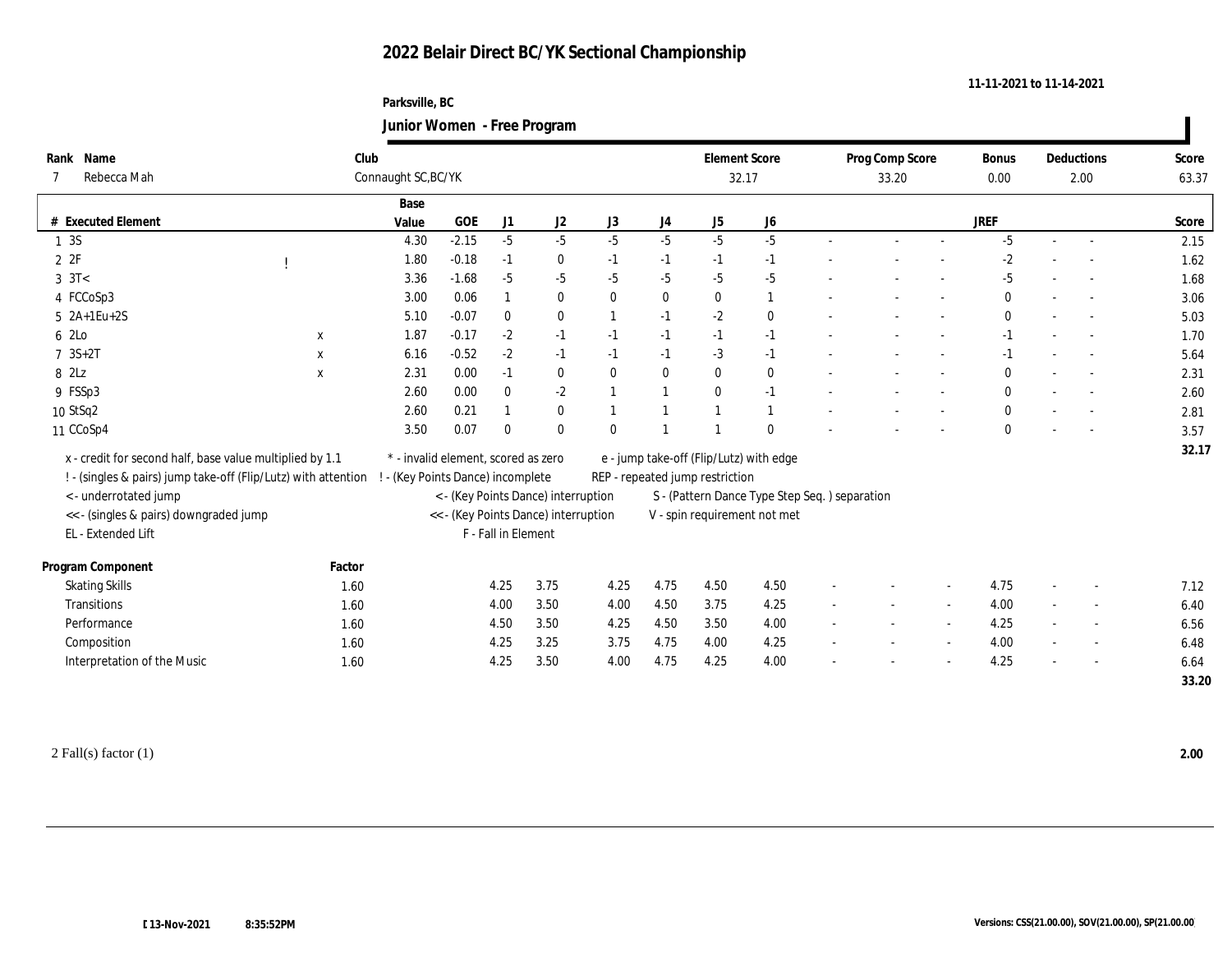### **Parksville, BC Junior Women - Free Program**

|      |                                                                |              |                                           |         |                     | ັ                                    |                  |              |                                 |                                               |                          |                          |        |                      |        |                          |                |
|------|----------------------------------------------------------------|--------------|-------------------------------------------|---------|---------------------|--------------------------------------|------------------|--------------|---------------------------------|-----------------------------------------------|--------------------------|--------------------------|--------|----------------------|--------|--------------------------|----------------|
| 8    | Rank Name<br>Abbie Irwin                                       |              | Club<br>Sungod SC, BC/YK                  |         |                     |                                      |                  |              | <b>Element Score</b>            | 28.89                                         |                          | Prog Comp Score<br>34.32 |        | <b>Bonus</b><br>0.00 |        | <b>Deductions</b>        | Score<br>63.21 |
|      |                                                                |              |                                           |         |                     |                                      |                  |              |                                 |                                               |                          |                          |        |                      |        | 0.00                     |                |
|      |                                                                |              | Base                                      |         |                     |                                      |                  |              |                                 |                                               |                          |                          |        |                      |        |                          |                |
| #    | <b>Executed Element</b>                                        |              | Value                                     | GOE     | J1                  | J2                                   | J3               | J4           | J5                              | ${\bf J6}$                                    |                          |                          |        | <b>JREF</b>          |        |                          | Score          |
|      | 12A                                                            |              | 3.30                                      | 0.20    | $\bf{0}$            | $\mathbf{0}$                         |                  | $\mathbf{1}$ |                                 | $\mathbf{1}$                                  |                          |                          | $\sim$ | $\Omega$             | $\sim$ | $\sim$                   | 3.50           |
|      | $2 \text{ } 2S+2T$                                             |              | 2.60                                      | 0.03    | $\bf{0}$            | $\bf{0}$                             | $-1$             |              | $\Omega$                        |                                               |                          |                          |        |                      |        |                          | 2.63           |
|      | 3 FCSp2                                                        |              | 2.30                                      | 0.51    |                     | -1                                   | $\overline{2}$   | 3            | 3                               | 3                                             |                          |                          |        | $\mathbf{2}$         |        |                          | 2.81           |
|      | $4$ $2\text{L}z$                                               |              | 2.10                                      | 0.21    |                     |                                      | $\overline{2}$   | $\bf{0}$     |                                 | 1                                             |                          |                          |        |                      |        |                          | 2.31           |
| 52A  |                                                                |              | 3.30                                      | $-0.20$ | $-1$                | $-2$                                 |                  | $-1$         | $\mathbf{0}$                    | $\bf{0}$                                      |                          |                          |        | $-1$                 |        |                          | 3.10           |
| 6 2F |                                                                | X            | 1.98                                      | $-0.18$ | $-1$                | $-1$                                 | $-1$             | $-2$         | $-1$                            | $-1$                                          |                          |                          |        | $-1$                 |        |                          | 1.80           |
|      | 7 LSp1                                                         |              | 1.50                                      | $-0.03$ | $\bf{0}$            | $\bf{0}$                             |                  | $\bf{0}$     | $-1$                            | $\bf{0}$                                      |                          |                          | $\sim$ | $-2$                 | $\sim$ | $\sim$                   | 1.47           |
|      | 8 StSq1                                                        |              | 1.80                                      | $-0.04$ | $\bf{0}$            | $\bf{0}$                             |                  | $\bf{0}$     | $\mathbf{0}$                    | $-1$                                          |                          |                          | $\sim$ | $-2$                 |        |                          | 1.76           |
|      | $9$ $2Lz+2T$                                                   | $\mathbf{x}$ | 3.74                                      | 0.08    | $\mathbf{0}$        | $\bf{0}$                             | $\boldsymbol{2}$ | $\bf{0}$     | 1                               | $\bf{0}$                                      |                          |                          |        |                      |        |                          | 3.82           |
|      | $10 \text{ } 2F(e)+1$ Lo                                       | $\mathbf x$  | 2.13                                      | $-0.29$ | $-2$                | $-2$                                 | $-1$             | $-4$         | $-2$                            | $-1$                                          |                          |                          |        | $-3$                 |        |                          | 1.84           |
|      | 11 CCoSp4                                                      |              | 3.50                                      | 0.35    |                     | $\mathbf{1}$                         |                  |              | $\overline{2}$                  |                                               |                          |                          |        |                      |        |                          | 3.85           |
|      | x - credit for second half, base value multiplied by 1.1       |              | $^\ast$ - invalid element, scored as zero |         |                     |                                      |                  |              |                                 | e - jump take-off (Flip/Lutz) with edge       |                          |                          |        |                      |        |                          | 28.89          |
|      | ! - (singles & pairs) jump take-off (Flip/Lutz) with attention |              | ! - (Key Points Dance) incomplete         |         |                     |                                      |                  |              | REP - repeated jump restriction |                                               |                          |                          |        |                      |        |                          |                |
|      | <- underrotated jump                                           |              |                                           |         |                     | < - (Key Points Dance) interruption  |                  |              |                                 | S - (Pattern Dance Type Step Seq.) separation |                          |                          |        |                      |        |                          |                |
|      | << - (singles & pairs) downgraded jump                         |              |                                           |         |                     | << - (Key Points Dance) interruption |                  |              |                                 | V - spin requirement not met                  |                          |                          |        |                      |        |                          |                |
|      | EL - Extended Lift                                             |              |                                           |         | F - Fall in Element |                                      |                  |              |                                 |                                               |                          |                          |        |                      |        |                          |                |
|      |                                                                |              |                                           |         |                     |                                      |                  |              |                                 |                                               |                          |                          |        |                      |        |                          |                |
|      | Program Component                                              | Factor       |                                           |         |                     |                                      |                  |              |                                 |                                               |                          |                          |        |                      |        |                          |                |
|      | <b>Skating Skills</b>                                          | 1.60         |                                           |         | 4.25                | 3.50                                 | 4.50             | 4.50         | 4.75                            | 4.75                                          |                          |                          |        | 4.00                 |        |                          | 7.04           |
|      | Transitions                                                    | 1.60         |                                           |         | 3.75                | 3.00                                 | 4.25             | 4.25         | 4.25                            | 4.50                                          |                          |                          | $\sim$ | 3.50                 |        |                          | 6.40           |
|      | Performance                                                    | 1.60         |                                           |         | 4.25                | 3.50                                 | 4.75             | 5.00         | 4.75                            | 4.50                                          |                          |                          | $\sim$ | 4.50                 |        | $\overline{\phantom{a}}$ | 7.28           |
|      | Composition                                                    | 1.60         |                                           |         | 4.25                | 3.50                                 | 4.75             | 4.50         | 4.50                            | 4.75                                          | $\overline{\phantom{a}}$ |                          | $\sim$ | 4.00                 | $\sim$ |                          | 7.04           |
|      | Interpretation of the Music                                    | 1.60         |                                           |         | 4.00                | $3.50\,$                             | 4.25             | 4.75         | 3.75                            | 4.75                                          |                          |                          |        | 3.75                 |        |                          | 6.56           |
|      |                                                                |              |                                           |         |                     |                                      |                  |              |                                 |                                               |                          |                          |        |                      |        |                          | 34.32          |

 $\blacksquare$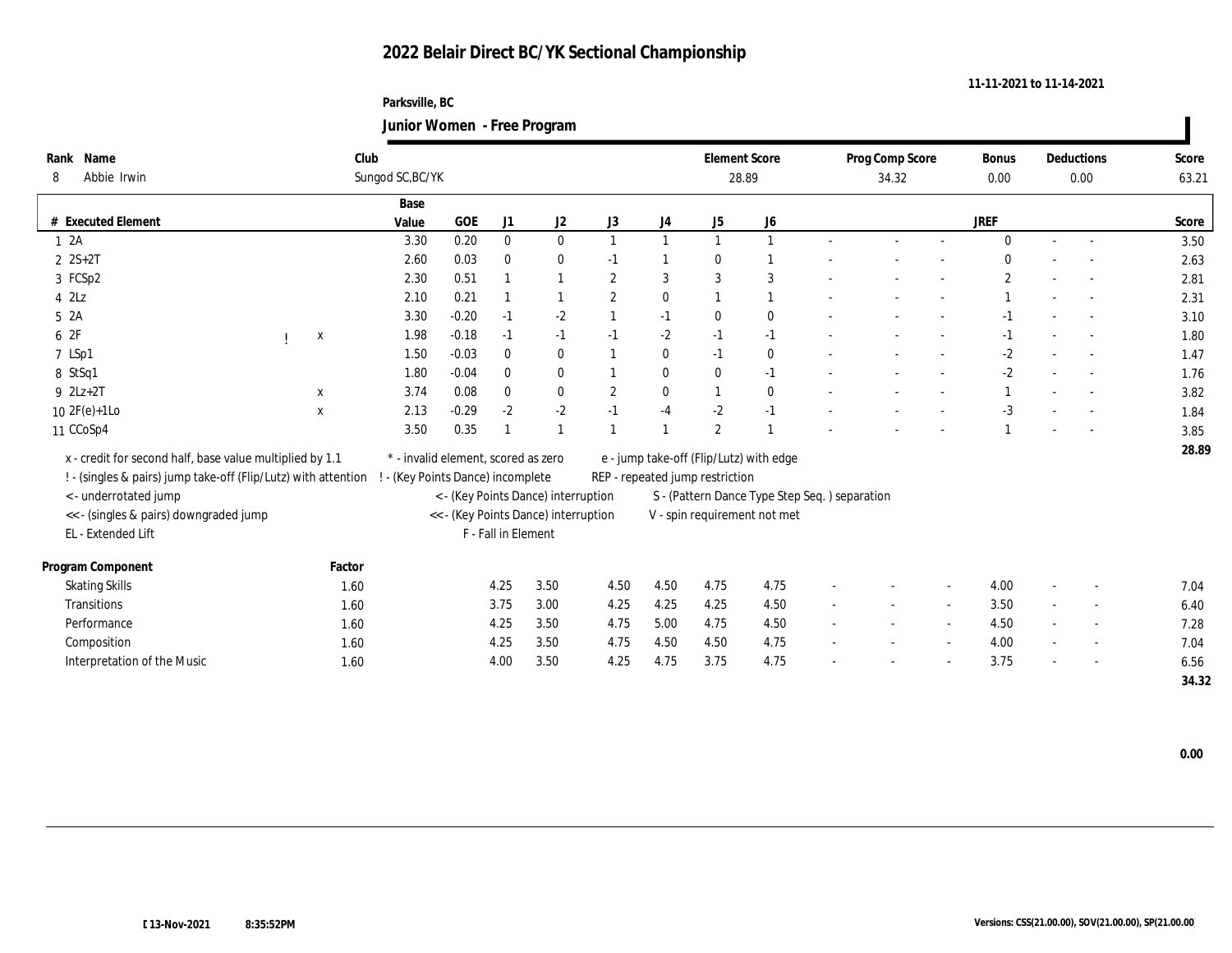### **Parksville, BC Junior Women - Free Program**

|                                                                |             |                                     |              |                     | ്                                    |              |              |                                         |                                               |                 |                          |              |                          |            |       |
|----------------------------------------------------------------|-------------|-------------------------------------|--------------|---------------------|--------------------------------------|--------------|--------------|-----------------------------------------|-----------------------------------------------|-----------------|--------------------------|--------------|--------------------------|------------|-------|
| Name<br>Rank                                                   |             | Club                                |              |                     |                                      |              |              | <b>Element Score</b>                    |                                               | Prog Comp Score |                          | Bonus        |                          | Deductions | Score |
| Chantel Lim<br>9                                               |             | Sunset FSC, BC/YK                   |              |                     |                                      |              |              | 29.63                                   |                                               | 34.56           |                          | 0.00         |                          | 1.00       | 63.19 |
|                                                                |             | Base                                |              |                     |                                      |              |              |                                         |                                               |                 |                          |              |                          |            |       |
| # Executed Element                                             |             | Value                               | $_{\rm GOE}$ | J1                  | J2                                   | J3           | J4           | J <sub>5</sub>                          | J <sub>6</sub>                                |                 |                          | <b>JREF</b>  |                          |            | Score |
| $1 \quad 2A+2T$                                                |             | 4.60                                | 0.33         | $\mathbf{0}$        | $\mathbf{1}$                         | $\mathbf{1}$ | $\bf{0}$     | $\mathbf{2}$                            | $\mathbf{2}$                                  |                 |                          |              |                          |            | 4.93  |
| $2 \text{ } 3F<+1T$                                            |             | 4.64                                | $-1.61$      | $-4$                | $-4$                                 | $-3$         | $-5$         | $-3$                                    | $-3$                                          |                 |                          | -5           |                          |            | 3.03  |
| $3 \text{ } 3\text{F} <<$                                      |             | 1.80                                | $-0.90$      | $-5$                | $-5$                                 | $-5$         | $-5$         | $-5$                                    | $-5$                                          |                 |                          | $-5$         |                          |            | 0.90  |
| 4 FSSp3                                                        |             | 2.60                                | 0.00         | $\bf{0}$            | $-1$                                 | $\bf{0}$     | $\bf{0}$     | -1                                      | $\bf{0}$                                      |                 |                          | $\bf{0}$     |                          |            | 2.60  |
| $5$ $2Lz+1Eu+2S$                                               |             | 3.90                                | $-0.59$      | $-3$                | $-4$                                 | $-3$         | $-2$         | $-4$                                    | $-2$                                          |                 | $\overline{\phantom{a}}$ | $-2$         |                          |            | 3.31  |
| 6 1A                                                           | X           | 1.21                                | 0.00         | $\bf{0}$            | $\bf{0}$                             | $\bf{0}$     | $\bf{0}$     | $\bf{0}$                                | $\bf{0}$                                      |                 |                          | $\bf{0}$     |                          |            | 1.21  |
| 7 StSq3                                                        |             | 3.30                                | 0.26         | 1                   | 1                                    | $\mathbf{1}$ | 1            | $\mathbf{0}$                            | 1                                             |                 | $\overline{\phantom{a}}$ | $\bf{0}$     |                          |            | 3.56  |
| 8 1Lz                                                          | $\mathbf X$ | 0.66                                | 0.00         | $\bf{0}$            | $\bf{0}$                             | $\bf{0}$     | $\bf{0}$     | $-1$                                    | $\bf{0}$                                      |                 |                          | $\bf{0}$     |                          |            | 0.66  |
| 9 2Lo                                                          | $\mathbf x$ | 1.87                                | 0.00         | $\mathbf{0}$        | $\bf{0}$                             | $\mathbf{0}$ | $\bf{0}$     | $\bf{0}$                                | $\bf{0}$                                      |                 | $\overline{\phantom{a}}$ | $\mathbf{0}$ |                          |            | 1.87  |
| 10 CCoSp4                                                      |             | 3.50                                | 0.28         |                     | $\overline{1}$                       |              | $\mathbf{2}$ | $\theta$                                | $\mathbf{1}$                                  |                 |                          | $\mathbf{0}$ |                          |            | 3.78  |
| 11 FCCoSp4                                                     |             | 3.50                                | 0.28         |                     | $\mathbf{1}$                         |              | $\mathbf{2}$ | $\overline{1}$                          | $\theta$                                      |                 |                          | $\mathbf{0}$ |                          |            | 3.78  |
| x - credit for second half, base value multiplied by 1.1       |             | * - invalid element, scored as zero |              |                     |                                      |              |              | e - jump take-off (Flip/Lutz) with edge |                                               |                 |                          |              |                          |            | 29.63 |
| ! - (singles & pairs) jump take-off (Flip/Lutz) with attention |             | ! - (Key Points Dance) incomplete   |              |                     |                                      |              |              | REP - repeated jump restriction         |                                               |                 |                          |              |                          |            |       |
| <- underrotated jump                                           |             |                                     |              |                     | < - (Key Points Dance) interruption  |              |              |                                         | S - (Pattern Dance Type Step Seq.) separation |                 |                          |              |                          |            |       |
| << - (singles & pairs) downgraded jump                         |             |                                     |              |                     | << - (Key Points Dance) interruption |              |              |                                         | V - spin requirement not met                  |                 |                          |              |                          |            |       |
| EL - Extended Lift                                             |             |                                     |              | F - Fall in Element |                                      |              |              |                                         |                                               |                 |                          |              |                          |            |       |
|                                                                |             |                                     |              |                     |                                      |              |              |                                         |                                               |                 |                          |              |                          |            |       |
| Program Component                                              | Factor      |                                     |              |                     |                                      |              |              |                                         |                                               |                 |                          |              |                          |            |       |
| <b>Skating Skills</b>                                          | 1.60        |                                     |              | 4.25                | 4.00                                 | 4.25         | 5.00         | 4.75                                    | 4.25                                          |                 | $\sim$                   | 4.00         | $\overline{\phantom{a}}$ |            | 6.88  |
| Transitions                                                    | 1.60        |                                     |              | 4.50                | 4.00                                 | 3.75         | 4.75         | 4.50                                    | 4.00                                          |                 |                          | 4.50         | $\sim$                   |            | 6.88  |
| Performance                                                    | 1.60        |                                     |              | 4.50                | 4.25                                 | 4.00         | 5.00         | 4.75                                    | 3.75                                          |                 | $\sim$                   | 4.00         |                          |            | 6.88  |
| Composition                                                    | 1.60        |                                     |              | 4.50                | 4.25                                 | 3.50         | 4.75         | 4.50                                    | 4.25                                          |                 | $\overline{\phantom{a}}$ | 4.25         | $\sim$                   | $\sim$     | 6.96  |
| Interpretation of the Music                                    | 1.60        |                                     |              | 4.25                | 4.25                                 | 4.00         | 5.25         | 4.75                                    | 4.00                                          |                 |                          | 4.50         |                          |            | 6.96  |
|                                                                |             |                                     |              |                     |                                      |              |              |                                         |                                               |                 |                          |              |                          |            | 34.56 |
|                                                                |             |                                     |              |                     |                                      |              |              |                                         |                                               |                 |                          |              |                          |            |       |

1 Fall(s) factor (1) **1.00**

**11-11-2021 to 11-14-2021**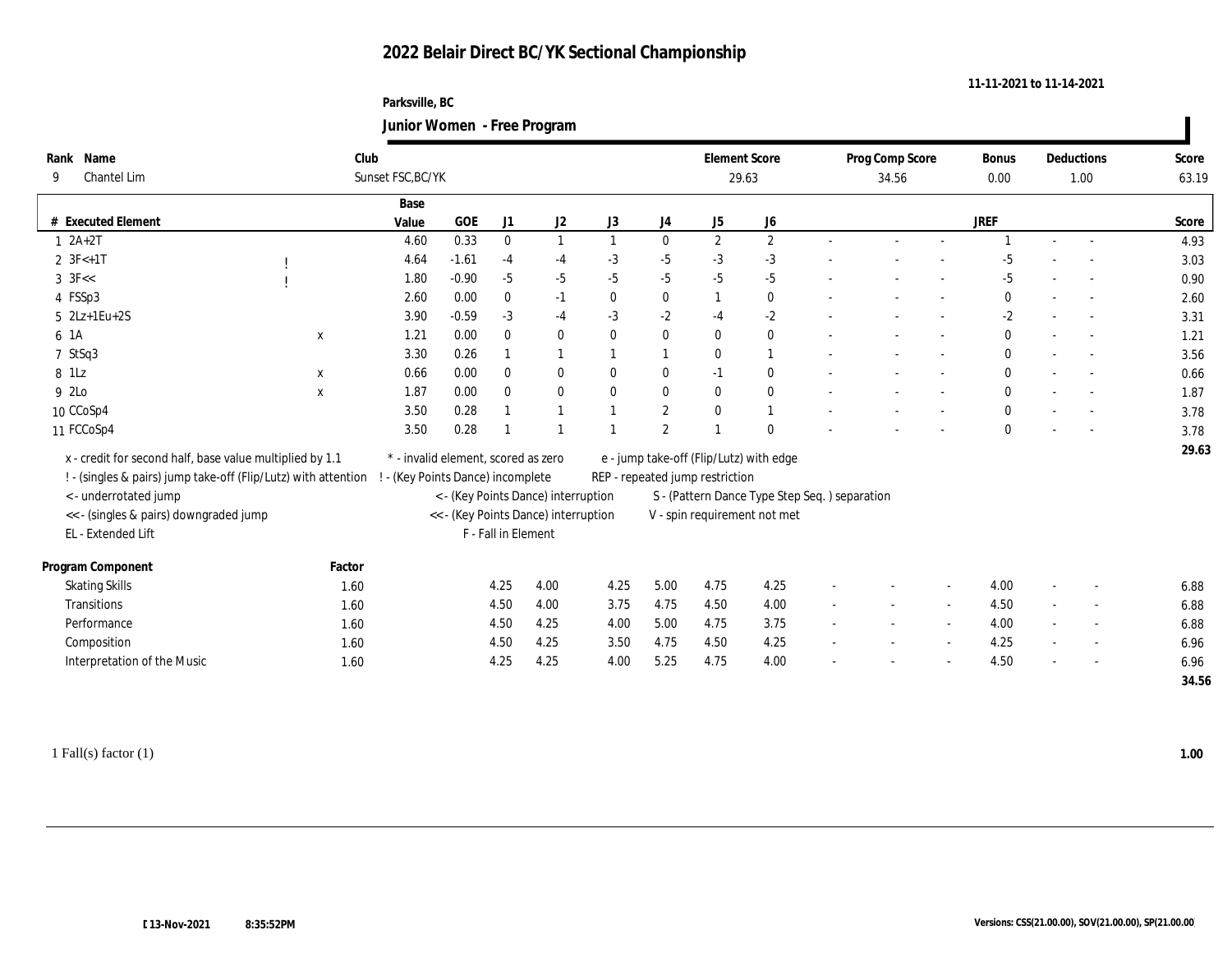#### **Parksville, BC Junior Women - Free Program**

|       |                                                                |             |                                     |         |                     | $\sigma$                             |                |                |                                 |                                               |        |                 |                          |              |        |                |       |
|-------|----------------------------------------------------------------|-------------|-------------------------------------|---------|---------------------|--------------------------------------|----------------|----------------|---------------------------------|-----------------------------------------------|--------|-----------------|--------------------------|--------------|--------|----------------|-------|
| Rank  | Name                                                           |             | Club                                |         |                     |                                      |                |                | <b>Element Score</b>            |                                               |        | Prog Comp Score |                          | Bonus        |        | Deductions     | Score |
| 10    | <b>Bryanne Thomson</b>                                         |             | Juan De Fuca SC, BC/YK              |         |                     |                                      |                |                | 31.40                           |                                               |        | 32.00           |                          | 0.00         |        | 1.00           | 62.40 |
|       |                                                                |             | Base                                |         |                     |                                      |                |                |                                 |                                               |        |                 |                          |              |        |                |       |
|       | # Executed Element                                             |             | Value                               | GOE     | J1                  | J2                                   | J3             | J4             | J <sub>5</sub>                  | ${\bf J6}$                                    |        |                 |                          | <b>JREF</b>  |        |                | Score |
| 1 2F  |                                                                |             | 1.80                                | 0.04    | $\overline{1}$      | $\bf{0}$                             | $\mathbf{0}$   | $\bf{0}$       | $\mathbf{1}$                    | $-1$                                          |        |                 | $\sim$                   | $\mathbf{0}$ | $\sim$ |                | 1.84  |
|       | $2 A+2T$                                                       |             | 4.60                                | $-0.59$ | $-2$                | $-1$                                 | $-1$           | $-3$           | $-2$                            | $-2$                                          |        |                 |                          | $-2$         |        |                | 4.01  |
|       | 3 FSSp3                                                        |             | 2.60                                | $-0.05$ | $\bf{0}$            | $-1$                                 |                | $\bf{0}$       | $\mathbf{0}$                    | $-3$                                          |        |                 |                          | $\bf{0}$     |        |                | 2.55  |
| 4 2S  |                                                                |             | 1.30                                | 0.03    | $\bf{0}$            | $\bf{0}$                             | $\bf{0}$       | $\mathbf{1}$   | $\mathbf{0}$                    | $\mathbf{1}$                                  |        |                 |                          | $\bf{0}$     |        |                | 1.33  |
|       | 5 CCoSp4                                                       |             | 3.50                                | 0.14    | $\mathbf{0}$        | $\bf{0}$                             | $\mathbf{0}$   | $\overline{1}$ | $\overline{1}$                  | $\mathbf{1}$                                  |        |                 |                          | $\mathbf{0}$ |        |                | 3.64  |
| 6 2Lz |                                                                |             | 2.10                                | 0.04    | $\bf{0}$            | -1                                   |                | $\bf{0}$       | $\bf{0}$                        | $\bf{0}$                                      |        |                 |                          | $\bf{0}$     |        |                | 2.14  |
| 7 2A  |                                                                | $\mathbf X$ | 3.63                                | 0.26    |                     |                                      | $\overline{2}$ | $\mathbf{1}$   | $-1$                            | $\mathbf{1}$                                  |        |                 |                          | $\mathbf{0}$ |        |                | 3.89  |
|       | $8 \t2F+1Eu+2S$                                                | $\mathbf x$ | 3.96                                | 0.00    | $\bf{0}$            | $\bf{0}$                             | $\bf{0}$       | $\bf{0}$       | $\bf{0}$                        | $\bf{0}$                                      |        |                 | $\overline{a}$           | $\bf{0}$     |        |                | 3.96  |
|       | 9 StSq1                                                        |             | 1.80                                | 0.00    | $\bf{0}$            | $\bf{0}$                             | $-1$           | $\bf{0}$       | -1                              | $\bf{0}$                                      |        |                 | $\overline{\phantom{a}}$ | $\bf{0}$     |        |                | 1.80  |
|       | $102Lo+2Lo$                                                    | $\mathbf x$ | 3.74                                | 0.00    | $\bf{0}$            | $\bf{0}$                             | $\mathbf{0}$   | $\bf{0}$       | $\mathbf{0}$                    | $\bf{0}$                                      |        |                 |                          | $\bf{0}$     |        |                | 3.74  |
|       | 11 LSp3                                                        |             | 2.40                                | 0.10    |                     | $\overline{1}$                       |                | $\mathbf{0}$   | $\theta$                        | $\mathbf{0}$                                  |        |                 |                          | $\mathbf{0}$ |        |                | 2.50  |
|       | x - credit for second half, base value multiplied by 1.1       |             | * - invalid element, scored as zero |         |                     |                                      |                |                |                                 | e - jump take-off (Flip/Lutz) with edge       |        |                 |                          |              |        |                | 31.40 |
|       | ! - (singles & pairs) jump take-off (Flip/Lutz) with attention |             | ! - (Key Points Dance) incomplete   |         |                     |                                      |                |                | REP - repeated jump restriction |                                               |        |                 |                          |              |        |                |       |
|       | < - underrotated jump                                          |             |                                     |         |                     | < - (Key Points Dance) interruption  |                |                |                                 | S - (Pattern Dance Type Step Seq.) separation |        |                 |                          |              |        |                |       |
|       | << - (singles & pairs) downgraded jump                         |             |                                     |         |                     | << - (Key Points Dance) interruption |                |                |                                 | V - spin requirement not met                  |        |                 |                          |              |        |                |       |
|       | EL - Extended Lift                                             |             |                                     |         | F - Fall in Element |                                      |                |                |                                 |                                               |        |                 |                          |              |        |                |       |
|       | Program Component                                              | Factor      |                                     |         |                     |                                      |                |                |                                 |                                               |        |                 |                          |              |        |                |       |
|       | <b>Skating Skills</b>                                          | 1.60        |                                     |         | 4.50                | 3.75                                 | 4.25           | 4.50           | 4.75                            | 4.50                                          |        |                 |                          | 4.25         |        |                | 7.04  |
|       | <b>Transitions</b>                                             | 1.60        |                                     |         | 4.00                | 3.25                                 | 3.25           | 4.25           | 3.75                            | 4.00                                          |        | $\sim$          | $\sim$                   | 4.50         | $\sim$ | $\overline{a}$ | 6.16  |
|       | Performance                                                    | 1.60        |                                     |         | 4.00                | 3.50                                 | 3.50           | 4.50           | 4.25                            | 4.25                                          |        |                 | $\sim$                   | 3.50         |        |                | 6.24  |
|       | Composition                                                    | 1.60        |                                     |         | 4.25                | 3.50                                 | 3.75           | 4.50           | 4.00                            | 4.25                                          | $\sim$ | $\sim$          | $\sim$                   | 3.75         | $\sim$ | $\overline{a}$ | 6.40  |
|       | Interpretation of the Music                                    | 1.60        |                                     |         | 4.00                | 3.75                                 | 3.25           | 4.25           | 4.00                            | 3.75                                          |        |                 |                          | 3.75         |        |                | 6.16  |
|       |                                                                |             |                                     |         |                     |                                      |                |                |                                 |                                               |        |                 |                          |              |        |                |       |

**11-11-2021 to 11-14-2021**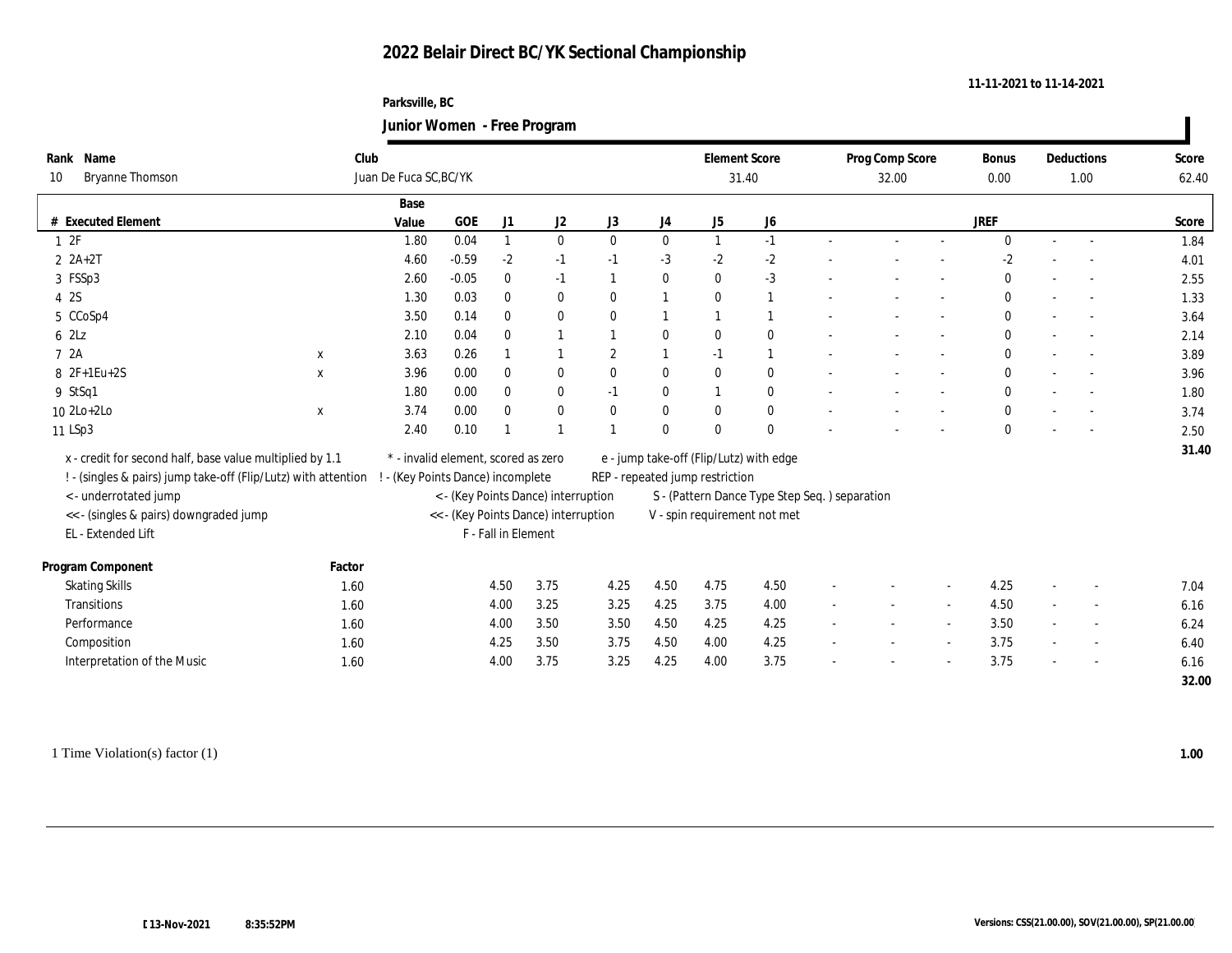#### **Parksville, BC Junior Women - Free Program**

|                                                                |        |                                   |                                     |                     | $\sigma$                             |                |                  |                                 |                                               |                 |        |              |        |                          |       |
|----------------------------------------------------------------|--------|-----------------------------------|-------------------------------------|---------------------|--------------------------------------|----------------|------------------|---------------------------------|-----------------------------------------------|-----------------|--------|--------------|--------|--------------------------|-------|
| Name<br>Rank                                                   | Club   |                                   |                                     |                     |                                      |                |                  |                                 | <b>Element Score</b>                          | Prog Comp Score |        | Bonus        |        | Deductions               | Score |
| <b>Audrey Darrah</b><br>11                                     |        | Racquet Club of V, BC/YK          |                                     |                     |                                      |                |                  |                                 | 30.49                                         | 32.00           |        | 0.00         |        | 1.00                     | 61.49 |
|                                                                |        | Base                              |                                     |                     |                                      |                |                  |                                 |                                               |                 |        |              |        |                          |       |
| # Executed Element                                             |        | Value                             | $\rm GOE$                           | J1                  | J2                                   | J3             | $_{\mathrm{J}4}$ | J5                              | J6                                            |                 |        | <b>JREF</b>  |        |                          | Score |
| $1 \ \ 2A+2T+1Lo$                                              |        | 5.10                              | $-0.73$                             | $-2$                | $-3$                                 | $-1$           | $-3$             | $-2$                            | $-2$                                          |                 | $\sim$ | $-2$         | $\sim$ |                          | 4.37  |
| $2$ $2Lz+2T$                                                   |        | 3.40                              | 0.08                                | $\bf{0}$            | $\bf{0}$                             | $\mathbf{0}$   | $\bf{0}$         | $\mathbf{1}$                    | $\mathbf{1}$                                  |                 |        |              |        |                          | 3.48  |
| 3 FCCoSp3                                                      |        | 3.00                              | $-0.06$                             | $-1$                | $\bf{0}$                             | $\bf{0}$       | $\bf{0}$         | $\mathbf{0}$                    | $\bf{0}$                                      |                 |        | $-1$         |        |                          | 2.94  |
| 4 2A                                                           |        | 3.30                              | 0.20                                | $\bf{0}$            | 1                                    | $\mathbf{1}$   | $\mathbf{1}$     | $-1$                            | 1                                             |                 |        | $\bf{0}$     |        |                          | 3.50  |
| $5 \text{ } 3S < $                                             |        | 1.30                              | $-0.65$                             | $-5$                | $-5$                                 | $-5$           | $-5$             | $-5$                            | $-5$                                          |                 |        | $-5$         |        |                          | 0.65  |
| 6 2F                                                           |        | 1.80                              | $-0.18$                             | $-1$                | $-1$                                 | $-1$           | $-1$             | $\overline{1}$                  | $-2$                                          |                 |        | $-1$         |        |                          | 1.62  |
| 7 CCoSp4                                                       |        | 3.50                              | 0.14                                | $\bf{0}$            | $-1$                                 | $\overline{1}$ | $\bf{0}$         |                                 | 1                                             |                 |        | $\bf{0}$     |        |                          | 3.64  |
| 8 2Lz                                                          | X      | 2.31                              | 0.13                                | $\bf{0}$            | 1                                    |                | $\bf{0}$         | $\overline{1}$                  | $\overline{1}$                                |                 |        | $\mathbf{0}$ |        |                          | 2.44  |
| 9 StSq2                                                        |        | 2.60                              | 0.05                                | $\bf{0}$            | $-1$                                 | $\mathbf{1}$   | $\bf{0}$         | $\mathbf{0}$                    | 1                                             |                 |        | $\mathbf{0}$ |        |                          | 2.65  |
| $10 \text{ } 2F + 2Lo <$                                       | X      | 3.48                              | $-0.72$                             | $-5$                | $-4$                                 | $-2$           | $-4$             | $-4$                            | $-3$                                          |                 |        | $-5$         |        |                          | 2.76  |
| 11 FCSp2                                                       |        | 2.30                              | 0.14                                | $\bf{0}$            | $\mathbf{1}$                         |                | $\overline{1}$   |                                 | $\mathbf{0}$                                  |                 |        | $-1$         |        |                          | 2.44  |
| x - credit for second half, base value multiplied by 1.1       |        |                                   | * - invalid element, scored as zero |                     |                                      |                |                  |                                 | e - jump take-off (Flip/Lutz) with edge       |                 |        |              |        |                          | 30.49 |
| ! - (singles & pairs) jump take-off (Flip/Lutz) with attention |        | ! - (Key Points Dance) incomplete |                                     |                     |                                      |                |                  | REP - repeated jump restriction |                                               |                 |        |              |        |                          |       |
| <- underrotated jump                                           |        |                                   |                                     |                     | < - (Key Points Dance) interruption  |                |                  |                                 | S - (Pattern Dance Type Step Seq.) separation |                 |        |              |        |                          |       |
| << - (singles & pairs) downgraded jump                         |        |                                   |                                     |                     | << - (Key Points Dance) interruption |                |                  |                                 | V - spin requirement not met                  |                 |        |              |        |                          |       |
| EL - Extended Lift                                             |        |                                   |                                     | F - Fall in Element |                                      |                |                  |                                 |                                               |                 |        |              |        |                          |       |
|                                                                |        |                                   |                                     |                     |                                      |                |                  |                                 |                                               |                 |        |              |        |                          |       |
| Program Component                                              | Factor |                                   |                                     |                     |                                      |                |                  |                                 |                                               |                 |        |              |        |                          |       |
| <b>Skating Skills</b>                                          | 1.60   |                                   |                                     | 4.00                | 3.50                                 | 4.25           | 4.75             | 4.75                            | 4.25                                          |                 |        | 4.25         |        |                          | 6.88  |
| Transitions                                                    | 1.60   |                                   |                                     | 3.75                | 3.00                                 | 3.75           | 4.50             | 3.25                            | 4.00                                          |                 | $\sim$ | 3.75         |        | $\overline{\phantom{a}}$ | 5.92  |
| Performance                                                    | 1.60   |                                   |                                     | 4.00                | 3.50                                 | 3.75           | 4.75             | 4.50                            | 3.75                                          |                 | $\sim$ | 4.00         |        | $\overline{\phantom{a}}$ | 6.40  |
| Composition                                                    | 1.60   |                                   |                                     | 4.25                | 3.50                                 | 4.00           | 4.50             | 3.75                            | 4.00                                          | $\sim$          | $\sim$ | 4.25         | $\sim$ | $\overline{a}$           | 6.48  |
| Interpretation of the Music                                    | 1.60   |                                   |                                     | 4.00                | 3.25                                 | 3.75           | 4.75             | 4.00                            | 4.00                                          |                 |        | 4.00         |        | $\overline{a}$           | 6.32  |
|                                                                |        |                                   |                                     |                     |                                      |                |                  |                                 |                                               |                 |        |              |        |                          | 32.00 |
|                                                                |        |                                   |                                     |                     |                                      |                |                  |                                 |                                               |                 |        |              |        |                          |       |

**11-11-2021 to 11-14-2021**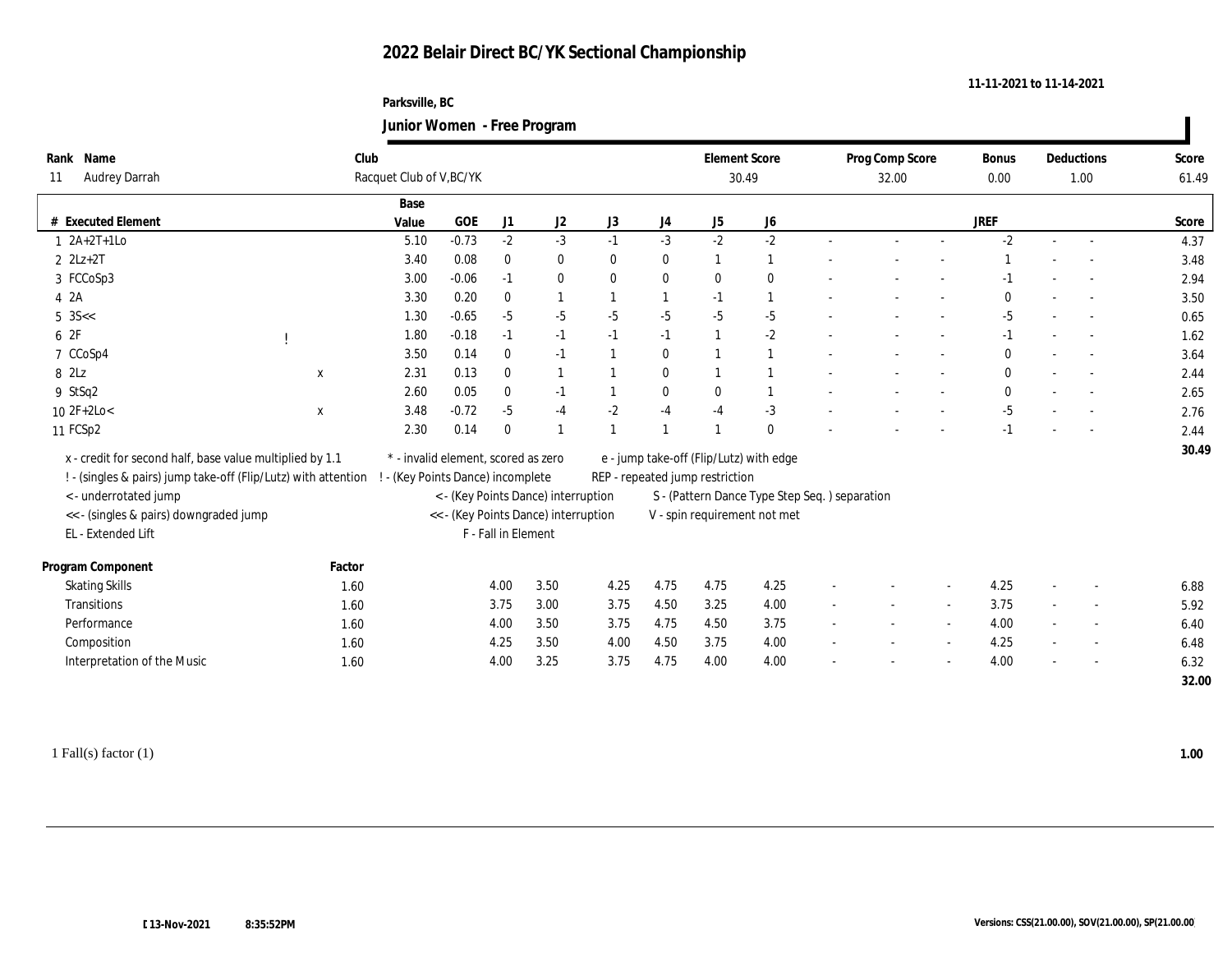### **Parksville, BC Junior Women - Free Program**

|      |                                                                |             |                                     |           |                     | $\mathbf{\sigma}$                    |                |          |                                 |                                               |                 |                          |              |        |                          |       |
|------|----------------------------------------------------------------|-------------|-------------------------------------|-----------|---------------------|--------------------------------------|----------------|----------|---------------------------------|-----------------------------------------------|-----------------|--------------------------|--------------|--------|--------------------------|-------|
| Rank | Name                                                           | Club        |                                     |           |                     |                                      |                |          |                                 | <b>Element Score</b>                          | Prog Comp Score |                          | Bonus        |        | Deductions               | Score |
| 12   | Isabella Arney                                                 |             | Coquitlam SC, BC/YK                 |           |                     |                                      |                |          |                                 | 28.58                                         | 31.52           |                          | 0.00         |        | 2.00                     | 58.10 |
|      |                                                                |             | Base                                |           |                     |                                      |                |          |                                 |                                               |                 |                          |              |        |                          |       |
|      | # Executed Element                                             |             | Value                               | $\rm GOE$ | J1                  | J <sub>2</sub>                       | J3             | J4       | J5                              | J <sub>6</sub>                                |                 |                          | <b>JREF</b>  |        |                          | Score |
|      | 12A                                                            |             | 3.30                                | 0.33      |                     |                                      |                |          |                                 | $\overline{1}$                                |                 |                          |              |        |                          | 3.63  |
|      | 2 $3S <$                                                       |             | 1.30                                | $-0.65$   | $-5$                | $-5$                                 | $-5$           | $-5$     | $-5$                            | $-5$                                          |                 |                          | -5           |        |                          | 0.65  |
|      | $3 \text{ } 1A$                                                |             | 1.10                                | $-0.40$   | $-4$                | $-3$                                 | $-2$           | $-4$     | $-5$                            | $-4$                                          |                 |                          | $-3$         |        |                          | 0.70  |
|      | 4 CCoSp4                                                       |             | 3.50                                | 0.21      | $\theta$            | 1                                    | $\overline{1}$ | 1        | $\boldsymbol{2}$                | $\bf{0}$                                      |                 |                          | $\mathbf{0}$ |        |                          | 3.71  |
|      | $5$ $2Lz+1Eu+2S$                                               |             | 3.90                                | $-0.29$   | $-1$                | $-2$                                 | $\mathbf{0}$   | $-1$     | $-1$                            | $-2$                                          |                 | $\overline{\phantom{a}}$ | $-2$         | $\sim$ |                          | 3.61  |
|      | 6 3S<+REP                                                      | X           | 2.65                                | $-0.76$   | $-2$                | $-3$                                 | $-1$           | $-2$     | $-2$                            | $-2$                                          |                 |                          | $-5$         |        |                          | 1.89  |
|      | $72F+2Log$                                                     | $\mathbf x$ | 3.85                                | $-0.90$   | $-5$                | $-5$                                 | $-5$           | $-5$     | $-5$                            | $-5$                                          |                 | $\overline{\phantom{a}}$ | $-5$         | $\sim$ |                          | 2.95  |
|      | 8 2Lz                                                          | $\mathbf X$ | 2.31                                | 0.04      | $\mathbf{0}$        | $\bf{0}$                             |                | $\bf{0}$ | $\bf{0}$                        | $\mathbf{1}$                                  |                 | $\overline{\phantom{a}}$ | $\mathbf{0}$ |        |                          | 2.35  |
|      | 9 FSSp4                                                        |             | 3.00                                | 0.00      | $\mathbf{0}$        | $\bf{0}$                             |                | $\bf{0}$ | $\mathbf{0}$                    | $\bf{0}$                                      |                 | $\overline{\phantom{a}}$ | $\bf{0}$     |        |                          | 3.00  |
|      | 10 StSq2                                                       |             | 2.60                                | 0.31      |                     | $\bf{0}$                             |                |          | $\mathbf{2}$                    | $\sqrt{2}$                                    |                 |                          |              |        |                          | 2.91  |
|      | 11 FCCoSp3                                                     |             | 3.00                                | 0.18      |                     | $\bf{0}$                             |                |          |                                 | $\mathbf{0}$                                  |                 |                          | -1           |        |                          | 3.18  |
|      | x - credit for second half, base value multiplied by 1.1       |             | * - invalid element, scored as zero |           |                     |                                      |                |          |                                 | e - jump take-off (Flip/Lutz) with edge       |                 |                          |              |        |                          | 28.58 |
|      | ! - (singles & pairs) jump take-off (Flip/Lutz) with attention |             | ! - (Key Points Dance) incomplete   |           |                     |                                      |                |          | REP - repeated jump restriction |                                               |                 |                          |              |        |                          |       |
|      | <- underrotated jump                                           |             |                                     |           |                     | < - (Key Points Dance) interruption  |                |          |                                 | S - (Pattern Dance Type Step Seq.) separation |                 |                          |              |        |                          |       |
|      | <<- (singles & pairs) downgraded jump                          |             |                                     |           |                     | << - (Key Points Dance) interruption |                |          |                                 | V - spin requirement not met                  |                 |                          |              |        |                          |       |
|      | EL - Extended Lift                                             |             |                                     |           | F - Fall in Element |                                      |                |          |                                 |                                               |                 |                          |              |        |                          |       |
|      |                                                                |             |                                     |           |                     |                                      |                |          |                                 |                                               |                 |                          |              |        |                          |       |
|      | Program Component                                              | Factor      |                                     |           |                     |                                      |                |          |                                 |                                               |                 |                          |              |        |                          |       |
|      | <b>Skating Skills</b>                                          | 1.60        |                                     |           | 4.00                | 3.50                                 | 3.75           | 4.75     | 5.00                            | 4.25                                          |                 |                          | 4.25         |        |                          | 6.72  |
|      | Transitions                                                    | 1.60        |                                     |           | 3.75                | 3.25                                 | 3.50           | 4.50     | 4.25                            | 3.75                                          |                 |                          | 3.75         | $\sim$ |                          | 6.08  |
|      | Performance                                                    | 1.60        |                                     |           | 4.00                | 3.25                                 | 3.75           | 4.50     | 4.00                            | 3.75                                          |                 | $\overline{\phantom{a}}$ | 3.75         | $\sim$ | $\overline{\phantom{a}}$ | 6.16  |
|      | Composition                                                    | 1.60        |                                     |           | 4.00                | 3.50                                 | 3.50           | 4.75     | 4.00                            | 4.00                                          |                 | $\sim$                   | 4.25         | $\sim$ |                          | 6.32  |
|      | Interpretation of the Music                                    | 1.60        |                                     |           | 3.75                | 3.50                                 | 3.50           | 4.75     | 4.50                            | 3.75                                          |                 |                          | 4.00         |        |                          | 6.24  |
|      |                                                                |             |                                     |           |                     |                                      |                |          |                                 |                                               |                 |                          |              |        |                          | 31.52 |

2 Fall(s) factor (1) **2.00**

**11-11-2021 to 11-14-2021**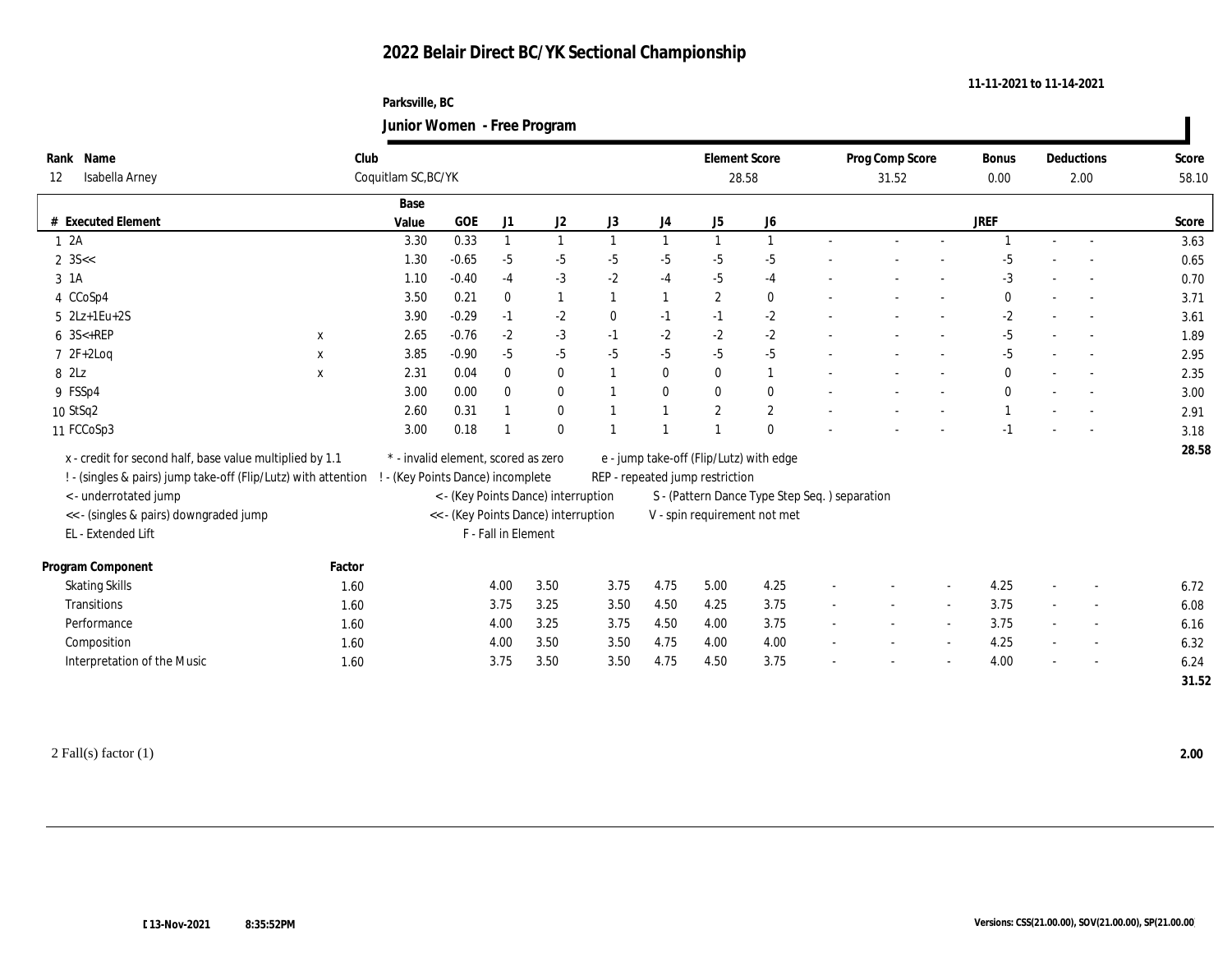### **Parksville, BC Junior Women - Free Program**

|                                                                |             |                                      |         |                                     | $\circ$                                          |                                               |              |                              |                |        |                          |                          |              |                          |                          |       |
|----------------------------------------------------------------|-------------|--------------------------------------|---------|-------------------------------------|--------------------------------------------------|-----------------------------------------------|--------------|------------------------------|----------------|--------|--------------------------|--------------------------|--------------|--------------------------|--------------------------|-------|
| Rank Name                                                      | Club        |                                      |         |                                     |                                                  |                                               |              | <b>Element Score</b>         |                |        | Prog Comp Score          |                          | Bonus        |                          | Deductions               | Score |
| Maya Sardari<br>13                                             |             | Vancouver SC, BC/YK                  |         |                                     |                                                  |                                               |              | 26.66                        |                |        | 28.40                    |                          |              |                          | 0.00                     | 55.06 |
|                                                                |             | Base                                 |         |                                     |                                                  |                                               |              |                              |                |        |                          |                          |              |                          |                          |       |
| # Executed Element                                             |             | Value                                | GOE     | J1                                  | J <sub>2</sub>                                   | J3                                            | J4           | J5                           | J <sub>6</sub> |        |                          |                          | <b>JREF</b>  |                          |                          | Score |
| $1 \ 2A+1Eu+2S$                                                |             | 5.10                                 | 0.13    |                                     | $-3$                                             |                                               | $\mathbf{0}$ | $-1$                         | $\sqrt{2}$     | $\sim$ | $\sim$                   | $\sim$                   |              | $\sim$                   | $\sim$                   | 5.23  |
| $2 \, 3S <$                                                    |             | 3.44                                 | $-1.58$ | $-5$                                | $-4$                                             | $-4$                                          | $-5$         | $-5$                         | $\mbox{-} 2$   |        |                          |                          | $-5$         |                          |                          | 1.86  |
| $3 \; 1A+2T$                                                   |             | 2.40                                 | 0.00    | $\bf{0}$                            |                                                  | $\mathbf{0}$                                  | $\bf{0}$     | $\mathbf{0}$                 | $\bf{0}$       |        |                          |                          | $\mathbf{0}$ |                          |                          | 2.40  |
| 4 FSSpB                                                        |             | 1.70                                 | $-0.27$ | $-2$                                | $\bf{0}$                                         | $-1$                                          | $-2$         | $-1$                         | $\mbox{-} 2$   |        |                          |                          | $-2$         |                          |                          | 1.43  |
| $5 \t2F+2Tq$                                                   |             | 3.10                                 | $-0.40$ | $-3$                                | $-3$                                             | $-2$                                          | $-2$         | $-2$                         | $-2$           |        |                          |                          | $\mathbf{0}$ |                          |                          | 2.70  |
| 6 2Lo                                                          | $\mathbf X$ | 1.87                                 | $-0.17$ | $-2$                                | $-1$                                             | $-1$                                          | $-1$         | $-1$                         | $-1$           |        |                          |                          | $-1$         |                          |                          | 1.70  |
| $7 \text{ } 2Lz(e)$                                            | X           | 1.85                                 | $-0.64$ | $-4$                                | $-5$                                             | $-3$                                          | $-4$         | $-5$                         | $-3$           |        |                          |                          | $-3$         |                          |                          | 1.21  |
| 8 2F                                                           | $\mathbf x$ | 1.98                                 | 0.00    | $\mathbf{0}$                        | $-3$                                             | $\mathbf{0}$                                  | $\bf{0}$     | $\mathbf{0}$                 | $\bf{0}$       |        |                          | $\overline{\phantom{a}}$ | $\mathbf{0}$ |                          |                          | 1.98  |
| 9 CCoSp3                                                       |             | 3.00                                 | 0.06    | $\bf{0}$                            | $\bf{0}$                                         |                                               | $\mathbf{0}$ | $\mathbf{0}$                 | 1              |        |                          |                          | $-1$         |                          |                          | 3.06  |
| 10 StSq2                                                       |             | 2.60                                 | $-0.05$ | $-2$                                | $\bf{0}$                                         |                                               | $\bf{0}$     | $\mathbf{0}$                 | $\bf{0}$       |        |                          |                          | $-1$         |                          |                          | 2.55  |
| 11 LSp3                                                        |             | 2.40                                 | 0.14    | $\Omega$                            |                                                  |                                               | $\bf{0}$     |                              |                |        |                          |                          | $\mathbf{0}$ |                          |                          | 2.54  |
| x - credit for second half, base value multiplied by 1.1       |             | * - invalid element, scored as zero  |         |                                     | 26.66<br>e - jump take-off (Flip/Lutz) with edge |                                               |              |                              |                |        |                          |                          |              |                          |                          |       |
| ! - (singles & pairs) jump take-off (Flip/Lutz) with attention |             | ! - (Key Points Dance) incomplete    |         |                                     | REP - repeated jump restriction                  |                                               |              |                              |                |        |                          |                          |              |                          |                          |       |
| < - underrotated jump                                          |             |                                      |         | < - (Key Points Dance) interruption |                                                  | S - (Pattern Dance Type Step Seq.) separation |              |                              |                |        |                          |                          |              |                          |                          |       |
| << - (singles & pairs) downgraded jump                         |             | << - (Key Points Dance) interruption |         |                                     |                                                  |                                               |              | V - spin requirement not met |                |        |                          |                          |              |                          |                          |       |
| EL - Extended Lift                                             |             |                                      |         | F - Fall in Element                 |                                                  |                                               |              |                              |                |        |                          |                          |              |                          |                          |       |
|                                                                |             |                                      |         |                                     |                                                  |                                               |              |                              |                |        |                          |                          |              |                          |                          |       |
| Program Component                                              | Factor      |                                      |         |                                     |                                                  |                                               |              |                              |                |        |                          |                          |              |                          |                          |       |
| <b>Skating Skills</b>                                          | 1.60        |                                      |         | 3.50                                | 3.50                                             | 4.00                                          | 4.25         | 3.25                         | 4.00           |        |                          |                          | 3.50         |                          |                          | 5.92  |
| Transitions                                                    | 1.60        |                                      |         | 3.25                                | 2.75                                             | 3.75                                          | 4.00         | 3.50                         | 3.75           |        | $\sim$                   | $\sim$                   | 3.25         | $\sim$                   | $\overline{\phantom{a}}$ | 5.60  |
| Performance                                                    | 1.60        |                                      |         | 3.50                                | 3.25                                             | 4.00                                          | 4.25         | 3.50                         | 3.75           |        | $\overline{\phantom{a}}$ | $\overline{\phantom{a}}$ | 3.50         | $\overline{\phantom{a}}$ | $\sim$                   | 5.84  |
| Composition                                                    | 1.60        |                                      |         | 3.50                                | 3.50                                             | 3.50                                          | 4.25         | 3.50                         | 4.00           |        |                          |                          | 3.00         |                          |                          | 5.76  |
| Interpretation of the Music                                    | 1.60        |                                      |         | 3.25                                | 3.25                                             | 3.50                                          | 3.75         | 3.00                         | 3.50           |        |                          |                          | 3.00         |                          |                          | 5.28  |
|                                                                |             |                                      |         |                                     |                                                  |                                               |              |                              |                |        |                          |                          |              |                          |                          | 28.40 |

 $\blacksquare$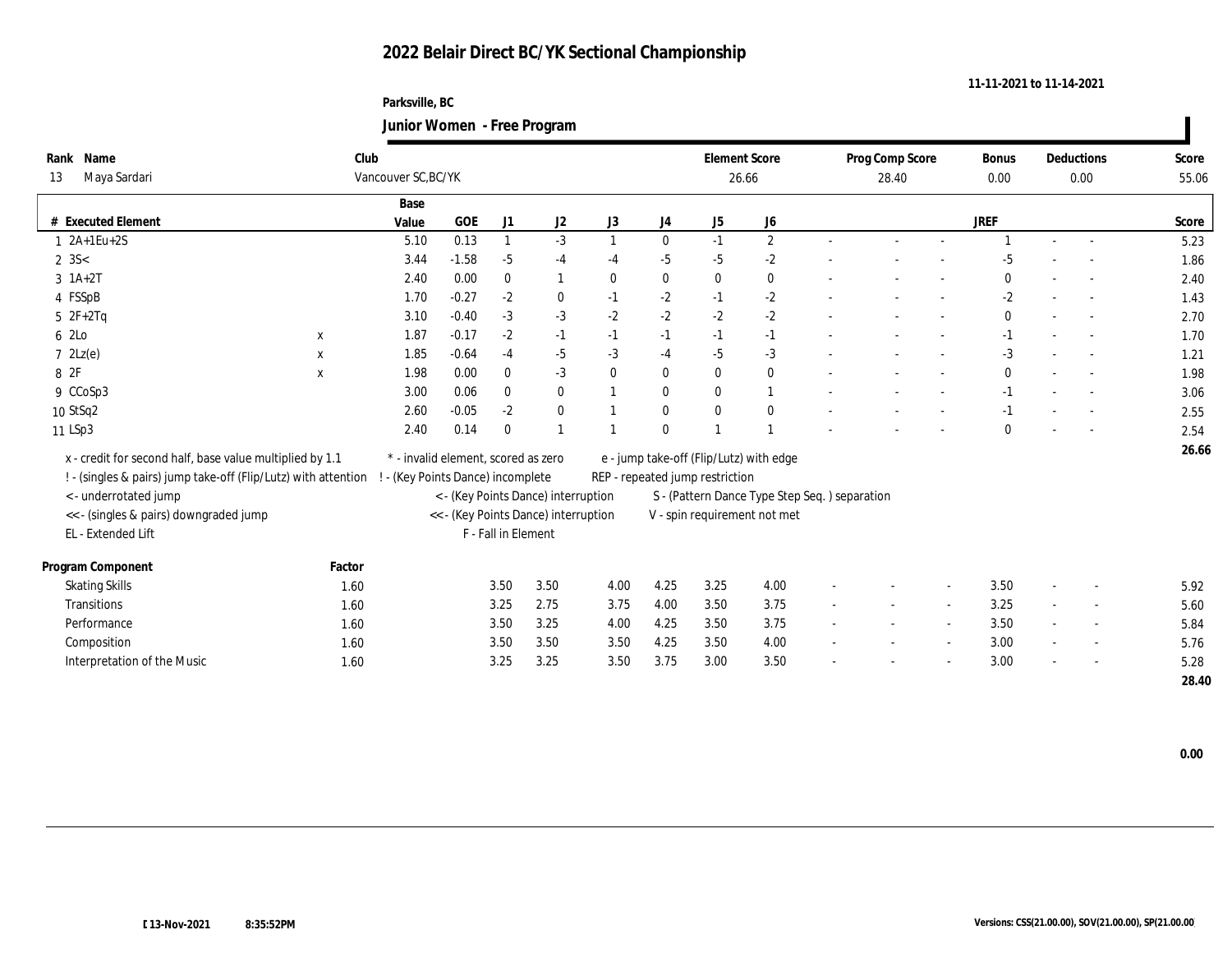#### **Parksville, BC Junior Women - Free Program**

|                                                                |             | $\frac{1}{2}$                       |            |                     |                                      |                  |              |                                 |                                               |                          |                 |        |                |                          |                          |       |
|----------------------------------------------------------------|-------------|-------------------------------------|------------|---------------------|--------------------------------------|------------------|--------------|---------------------------------|-----------------------------------------------|--------------------------|-----------------|--------|----------------|--------------------------|--------------------------|-------|
| Rank Name                                                      | Club        |                                     |            |                     |                                      |                  |              | <b>Element Score</b>            |                                               |                          | Prog Comp Score |        | Bonus          |                          | Deductions               | Score |
| Muren Pyc<br>14                                                |             | Oak Bay FSC, BC/YK                  |            |                     |                                      |                  |              |                                 | 25.12                                         | 29.36                    |                 |        | 0.00           |                          | 1.00                     | 53.48 |
|                                                                |             | Base                                |            |                     |                                      |                  |              |                                 |                                               |                          |                 |        |                |                          |                          |       |
| # Executed Element                                             |             | Value                               | <b>GOE</b> | J1                  | J <sub>2</sub>                       | J3               | J4           | J5                              | J6                                            |                          |                 |        | <b>JREF</b>    |                          |                          | Score |
| $1$ 2A <<                                                      |             | 1.10                                | $-0.55$    | $-5$                | $-5$                                 | $-5$             | $-5$         | $-5$                            | $-5$                                          | $\sim$                   | $\sim$          | $\sim$ | $-5$           | $\sim$                   | $\sim$                   | 0.55  |
| $2$ LSp4                                                       |             | 2.70                                | 0.49       |                     | $\boldsymbol{2}$                     | $\boldsymbol{2}$ | $\mathbf{2}$ |                                 | $\boldsymbol{2}$                              |                          |                 |        | $\overline{c}$ |                          |                          | 3.19  |
| $3$ $2Lz+2Lo$                                                  |             | 3.80                                | $-0.29$    | $-1$                | $-2$                                 | $-1$             | $-2$         | $-1$                            | $-1$                                          |                          |                 | $\sim$ | $-2$           | $\sim$                   |                          | 3.51  |
| $4$ 2F+1Lo                                                     |             | 2.30                                | $-0.14$    | $\mathbf{0}$        | $-2$                                 | $\mathbf{0}$     | $-1$         | $-1$                            | $-1$                                          |                          |                 | $\sim$ | $-1$           |                          | $\sim$                   | 2.16  |
| $5$ $2Lz+2T$                                                   |             | 3.40                                | $-0.21$    | $-1$                | $-2$                                 | $-2$             | $\bf{0}$     | $-2$                            | $\bf{0}$                                      |                          |                 |        | $\mathbf{0}$   |                          |                          | 3.19  |
| 6 2F                                                           |             | 1.80                                | $-0.18$    | $\mathbf{0}$        | $-2$                                 | $-1$             | $-1$         | $\bf{0}$                        | $-1$                                          |                          |                 |        | $-2$           |                          | $\overline{\phantom{a}}$ | 1.62  |
| 7 CCoSp4                                                       |             | 3.50                                | 0.21       |                     |                                      |                  |              | $\bf{0}$                        | $\bf{0}$                                      |                          |                 | $\sim$ | $\mathbf{0}$   | $\sim$                   |                          | 3.71  |
| 8 StSq2                                                        |             | 2.60                                | 0.05       | $\mathbf{0}$        |                                      |                  | $\bf{0}$     | $-1$                            | $-1$                                          |                          |                 | $\sim$ |                |                          | $\sim$                   | 2.65  |
| 9 2S                                                           | $\mathbf x$ | 1.43                                | 0.00       | $\mathbf{0}$        | $\bf{0}$                             | $\theta$         | $\bf{0}$     | $\mathbf{0}$                    | $\bf{0}$                                      |                          |                 |        |                |                          |                          | 1.43  |
| 10 1A                                                          | $\mathbf X$ | 1.21                                | $-0.02$    | $\mathbf{0}$        | $\bf{0}$                             | $-1$             | $\bf{0}$     | $\mathbf{0}$                    | $\bf{0}$                                      |                          |                 |        | $-1$           |                          |                          | 1.19  |
| 11 FSSp1                                                       |             | 2.00                                | $-0.08$    | $\theta$            | $\bf{0}$                             | $\bf{0}$         | $\bf{0}$     | $-1$                            | $-3$                                          |                          |                 |        |                |                          |                          | 1.92  |
| x - credit for second half, base value multiplied by 1.1       |             | * - invalid element, scored as zero |            |                     |                                      |                  |              |                                 | e - jump take-off (Flip/Lutz) with edge       |                          |                 |        |                |                          |                          | 25.12 |
| ! - (singles & pairs) jump take-off (Flip/Lutz) with attention |             | - (Key Points Dance) incomplete     |            |                     |                                      |                  |              | REP - repeated jump restriction |                                               |                          |                 |        |                |                          |                          |       |
| <- underrotated jump                                           |             |                                     |            |                     | < - (Key Points Dance) interruption  |                  |              |                                 | S - (Pattern Dance Type Step Seq.) separation |                          |                 |        |                |                          |                          |       |
| << - (singles & pairs) downgraded jump                         |             |                                     |            |                     | << - (Key Points Dance) interruption |                  |              |                                 | V - spin requirement not met                  |                          |                 |        |                |                          |                          |       |
| EL - Extended Lift                                             |             |                                     |            | F - Fall in Element |                                      |                  |              |                                 |                                               |                          |                 |        |                |                          |                          |       |
|                                                                |             |                                     |            |                     |                                      |                  |              |                                 |                                               |                          |                 |        |                |                          |                          |       |
| Program Component                                              | Factor      |                                     |            |                     |                                      |                  |              |                                 |                                               |                          |                 |        |                |                          |                          |       |
| <b>Skating Skills</b>                                          | 1.60        |                                     |            | 4.00                | 3.25                                 | 2.75             | 4.25         | 3.50                            | 4.00                                          |                          |                 | $\sim$ | 4.00           | $\overline{\phantom{a}}$ |                          | 6.00  |
| Transitions                                                    | 1.60        |                                     |            | 4.25                | 3.50                                 | 2.50             | 4.25         | 2.50                            | 4.25                                          |                          |                 | $\sim$ | 3.25           |                          |                          | 5.68  |
| Performance                                                    | 1.60        |                                     |            | 4.00                | 3.25                                 | 2.50             | 4.50         | 3.00                            | 3.75                                          |                          |                 | $\sim$ | 3.75           |                          | $\overline{\phantom{a}}$ | 5.68  |
| Composition                                                    | 1.60        |                                     |            | 4.25                | 3.50                                 | 2.25             | 4.50         | 3.00                            | 4.50                                          | $\overline{a}$           |                 | $\sim$ | 4.00           | $\sim$                   | $\overline{\phantom{a}}$ | 6.16  |
| Interpretation of the Music                                    | 1.60        |                                     |            | 4.00                | 3.25                                 | 2.00             | 4.50         | 2.75                            | 4.00                                          | $\overline{\phantom{a}}$ |                 |        | 4.25           | $\overline{\phantom{a}}$ |                          | 5.84  |
|                                                                |             |                                     |            |                     |                                      |                  |              |                                 |                                               |                          |                 |        |                |                          |                          | 29.36 |
|                                                                |             |                                     |            |                     |                                      |                  |              |                                 |                                               |                          |                 |        |                |                          |                          |       |

1 Fall(s) factor (1) **1.00**

**11-11-2021 to 11-14-2021**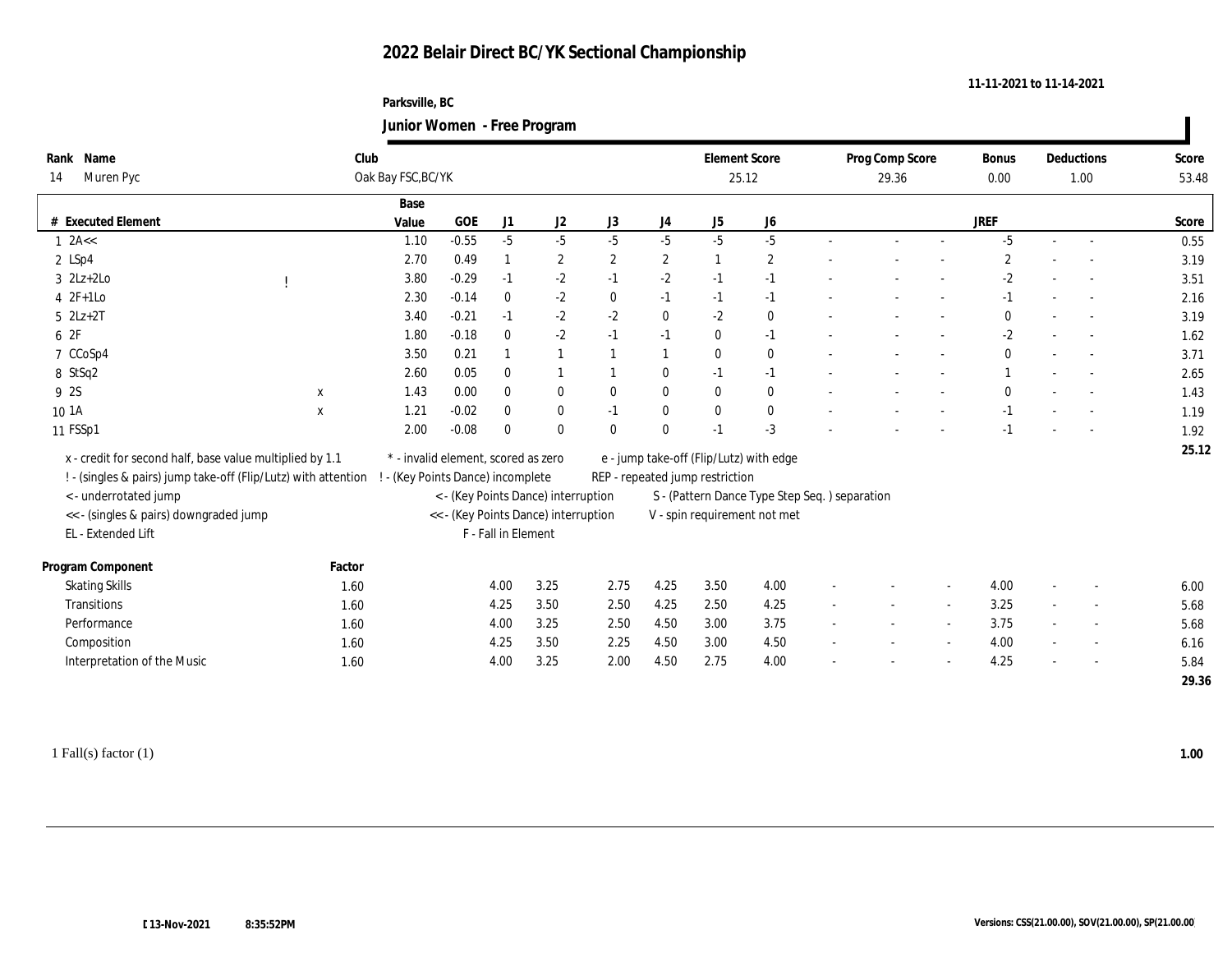#### **Parksville, BC Junior Women - Free Program**

| Name<br><b>Charlotte Wilkinson</b> |                                                                                                                                                                                                                                                                                                                                                                              |                                                                                                                                            |         |                     |                              |                                                                                                         |                                                                             |                |              |                                                                                                                     | 32.24 |                                               | <b>Bonus</b><br>0.00 |                          |                          | Score<br>51.51     |  |
|------------------------------------|------------------------------------------------------------------------------------------------------------------------------------------------------------------------------------------------------------------------------------------------------------------------------------------------------------------------------------------------------------------------------|--------------------------------------------------------------------------------------------------------------------------------------------|---------|---------------------|------------------------------|---------------------------------------------------------------------------------------------------------|-----------------------------------------------------------------------------|----------------|--------------|---------------------------------------------------------------------------------------------------------------------|-------|-----------------------------------------------|----------------------|--------------------------|--------------------------|--------------------|--|
|                                    |                                                                                                                                                                                                                                                                                                                                                                              | Base                                                                                                                                       |         |                     |                              |                                                                                                         |                                                                             |                |              |                                                                                                                     |       |                                               |                      |                          |                          |                    |  |
|                                    |                                                                                                                                                                                                                                                                                                                                                                              | Value                                                                                                                                      | GOE     | J1                  | J2                           | J3                                                                                                      | J <sub>4</sub>                                                              | J5             | J6           |                                                                                                                     |       |                                               | <b>JREF</b>          |                          |                          | Score              |  |
|                                    |                                                                                                                                                                                                                                                                                                                                                                              | 3.90                                                                                                                                       | $-0.76$ | $-4$                | $-3$                         | $-3$                                                                                                    | $-4$                                                                        | $-4$           | $-3$         |                                                                                                                     |       |                                               | $-4$                 | $\sim$                   | $\overline{\phantom{a}}$ | 3.14               |  |
|                                    |                                                                                                                                                                                                                                                                                                                                                                              | 1.10                                                                                                                                       | 0.00    | $\bf{0}$            | $\bf{0}$                     | $\bf{0}$                                                                                                | $\bf{0}$                                                                    | -1             | $\bf{0}$     |                                                                                                                     |       |                                               |                      |                          |                          | 1.10               |  |
|                                    |                                                                                                                                                                                                                                                                                                                                                                              | 3.00                                                                                                                                       | $-0.27$ | $-1$                | $-3$                         | $-1$                                                                                                    | $-1$                                                                        | $-3$           | $-2$         |                                                                                                                     |       |                                               | $-1$                 | $\overline{\phantom{a}}$ |                          | 2.73               |  |
|                                    |                                                                                                                                                                                                                                                                                                                                                                              | 2.00                                                                                                                                       | 0.00    | $\bf{0}$            | $\bf{0}$                     | $\bf{0}$                                                                                                | $\bf{0}$                                                                    | $\overline{1}$ | $\bf{0}$     |                                                                                                                     |       |                                               | $\mathbf{0}$         |                          |                          | 2.00               |  |
|                                    |                                                                                                                                                                                                                                                                                                                                                                              | 2.10                                                                                                                                       | $-0.80$ | $-4$                | $-4$                         | $-3$                                                                                                    | $-4$                                                                        | $-4$           | $-3$         |                                                                                                                     |       |                                               | $-5$                 | $\sim$                   |                          | 1.30               |  |
|                                    | $\mathbf X$                                                                                                                                                                                                                                                                                                                                                                  | 1.21                                                                                                                                       | $-0.55$ | $-5$                | $-5$                         | $-5$                                                                                                    | $-5$                                                                        | $-5$           | $-5$         |                                                                                                                     |       |                                               | $-5$                 |                          |                          | 0.66               |  |
|                                    | $\mathbf x$                                                                                                                                                                                                                                                                                                                                                                  | 1.58                                                                                                                                       | $-0.55$ | $-4$                | $-2$                         | $-3$                                                                                                    | $-5$                                                                        | $-4$           | $-3$         |                                                                                                                     |       |                                               | $-5$                 | $\sim$                   |                          | 1.03               |  |
|                                    | $\mathbf X$                                                                                                                                                                                                                                                                                                                                                                  | 1.43                                                                                                                                       | $-0.08$ | $-1$                | $\bf{0}$                     | $\mathbf{0}$                                                                                            | $-1$                                                                        | $-3$           | $\bf{0}$     |                                                                                                                     |       |                                               | $-1$                 |                          |                          | 1.35               |  |
|                                    |                                                                                                                                                                                                                                                                                                                                                                              | 2.60                                                                                                                                       | $-0.05$ | $\mathbf{0}$        | $\bf{0}$                     | $\boldsymbol{2}$                                                                                        | $\bf{0}$                                                                    | $-1$           | $\bf{0}$     |                                                                                                                     |       |                                               | $-1$                 |                          |                          | 2.55               |  |
|                                    |                                                                                                                                                                                                                                                                                                                                                                              | 2.00                                                                                                                                       | $-0.04$ | $-1$                | $\bf{0}$                     | $\mathbf{0}$                                                                                            | $\bf{0}$                                                                    | $\mathbf{0}$   | $\bf{0}$     |                                                                                                                     |       |                                               | $-1$                 |                          |                          | 1.96               |  |
|                                    |                                                                                                                                                                                                                                                                                                                                                                              | 2.50                                                                                                                                       | $-0.05$ | $-1$                | $-1$                         |                                                                                                         |                                                                             | $\mathbf{0}$   | $\mathbf{0}$ |                                                                                                                     |       |                                               | -1                   |                          |                          | 2.45               |  |
|                                    |                                                                                                                                                                                                                                                                                                                                                                              |                                                                                                                                            |         |                     |                              |                                                                                                         |                                                                             |                |              |                                                                                                                     |       |                                               |                      |                          |                          | 20.27              |  |
|                                    |                                                                                                                                                                                                                                                                                                                                                                              |                                                                                                                                            |         |                     |                              |                                                                                                         |                                                                             |                |              |                                                                                                                     |       |                                               |                      |                          |                          |                    |  |
|                                    |                                                                                                                                                                                                                                                                                                                                                                              |                                                                                                                                            |         |                     |                              |                                                                                                         |                                                                             |                |              |                                                                                                                     |       |                                               |                      |                          |                          |                    |  |
|                                    |                                                                                                                                                                                                                                                                                                                                                                              |                                                                                                                                            |         |                     |                              |                                                                                                         | V - spin requirement not met                                                |                |              |                                                                                                                     |       |                                               |                      |                          |                          |                    |  |
|                                    |                                                                                                                                                                                                                                                                                                                                                                              |                                                                                                                                            |         |                     |                              |                                                                                                         |                                                                             |                |              |                                                                                                                     |       |                                               |                      |                          |                          |                    |  |
|                                    | Factor                                                                                                                                                                                                                                                                                                                                                                       |                                                                                                                                            |         |                     |                              |                                                                                                         |                                                                             |                |              |                                                                                                                     |       |                                               |                      |                          |                          |                    |  |
|                                    | 1.60                                                                                                                                                                                                                                                                                                                                                                         |                                                                                                                                            |         |                     | 3.00                         | 3.75                                                                                                    | 4.75                                                                        | 3.25           | 4.25         |                                                                                                                     |       |                                               | 3.50                 | $\sim$                   |                          | 6.00               |  |
|                                    | 1.60                                                                                                                                                                                                                                                                                                                                                                         |                                                                                                                                            |         |                     | 3.00                         | 4.00                                                                                                    | 4.50                                                                        | 3.75           | 4.00         |                                                                                                                     |       |                                               | 3.75                 |                          |                          | 6.24               |  |
|                                    |                                                                                                                                                                                                                                                                                                                                                                              |                                                                                                                                            |         |                     | 3.00                         | 4.00                                                                                                    | 4.50                                                                        | 3.50           | 3.75         |                                                                                                                     |       | $\sim$                                        |                      | $\sim$                   |                          | 6.40               |  |
|                                    |                                                                                                                                                                                                                                                                                                                                                                              |                                                                                                                                            |         |                     |                              | 3.00                                                                                                    | 4.75                                                                        | 4.25           |              |                                                                                                                     |       | $\overline{\phantom{a}}$                      |                      |                          | $\sim$                   | 6.64               |  |
| Interpretation of the Music        | 1.60                                                                                                                                                                                                                                                                                                                                                                         |                                                                                                                                            |         | 4.25                | 3.25                         | 4.25                                                                                                    | 4.75                                                                        | 4.50           | 4.25         |                                                                                                                     |       |                                               | 4.50                 |                          |                          | 6.96               |  |
|                                    |                                                                                                                                                                                                                                                                                                                                                                              |                                                                                                                                            |         |                     |                              |                                                                                                         |                                                                             |                |              |                                                                                                                     |       |                                               |                      |                          |                          |                    |  |
|                                    | Rank<br># Executed Element<br>$1 \quad 2Lz + 2T + 2Lo <<$<br>2 1A<br>$3 \quad 2S+2Lo$<br>4 CCoSp1<br>$5$ $2Lz+1T<<$<br>$6$ 2A <<<br>72F(e)q<br>8 2S<br>9 StSq2<br>10 FSSp1<br>11 FCCoSp2<br>< - underrotated jump<br><< - (singles & pairs) downgraded jump<br>EL - Extended Lift<br>Program Component<br><b>Skating Skills</b><br>Transitions<br>Performance<br>Composition | x - credit for second half, base value multiplied by 1.1<br>! - (singles & pairs) jump take-off (Flip/Lutz) with attention<br>1.60<br>1.60 | Club    | Vancouver SC, BC/YK | 4.00<br>4.00<br>4.50<br>4.50 | * - invalid element, scored as zero<br>! - (Key Points Dance) incomplete<br>F - Fall in Element<br>3.25 | < - (Key Points Dance) interruption<br><< - (Key Points Dance) interruption |                |              | <b>Element Score</b><br>20.27<br>e - jump take-off (Flip/Lutz) with edge<br>REP - repeated jump restriction<br>4.25 |       | S - (Pattern Dance Type Step Seq.) separation | Prog Comp Score      | 4.25<br>4.50             |                          | Deductions<br>1.00 |  |

1 Fall(s) factor (1) **1.00**

**11-11-2021 to 11-14-2021**